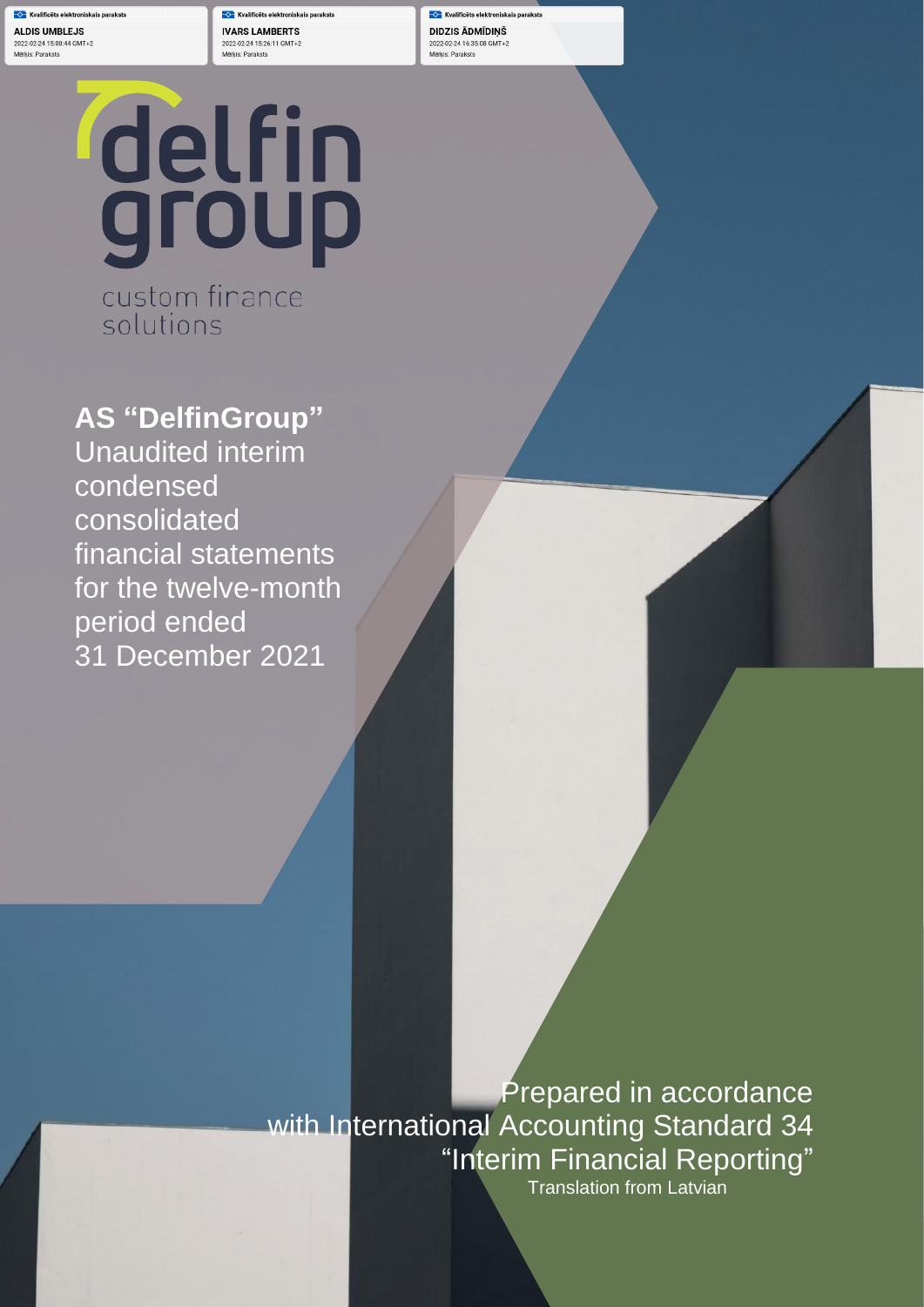## **Table of Contents**

| Information on the Company and subsidiaries |        |
|---------------------------------------------|--------|
| Statement of management's responsibility    | 6      |
| <b>Management report</b>                    |        |
| Interim condensed consolidated Statement of | 10     |
| comprehensive income                        |        |
| Interim condensed consolidated Balance      | 1 – 12 |
| sheet                                       |        |
| Interim condensed consolidated Statement of | 13     |
| changes in equity                           |        |
| Interim condensed consolidated              | 14     |
| <b>Statement of cash flows</b>              |        |
| Notes                                       |        |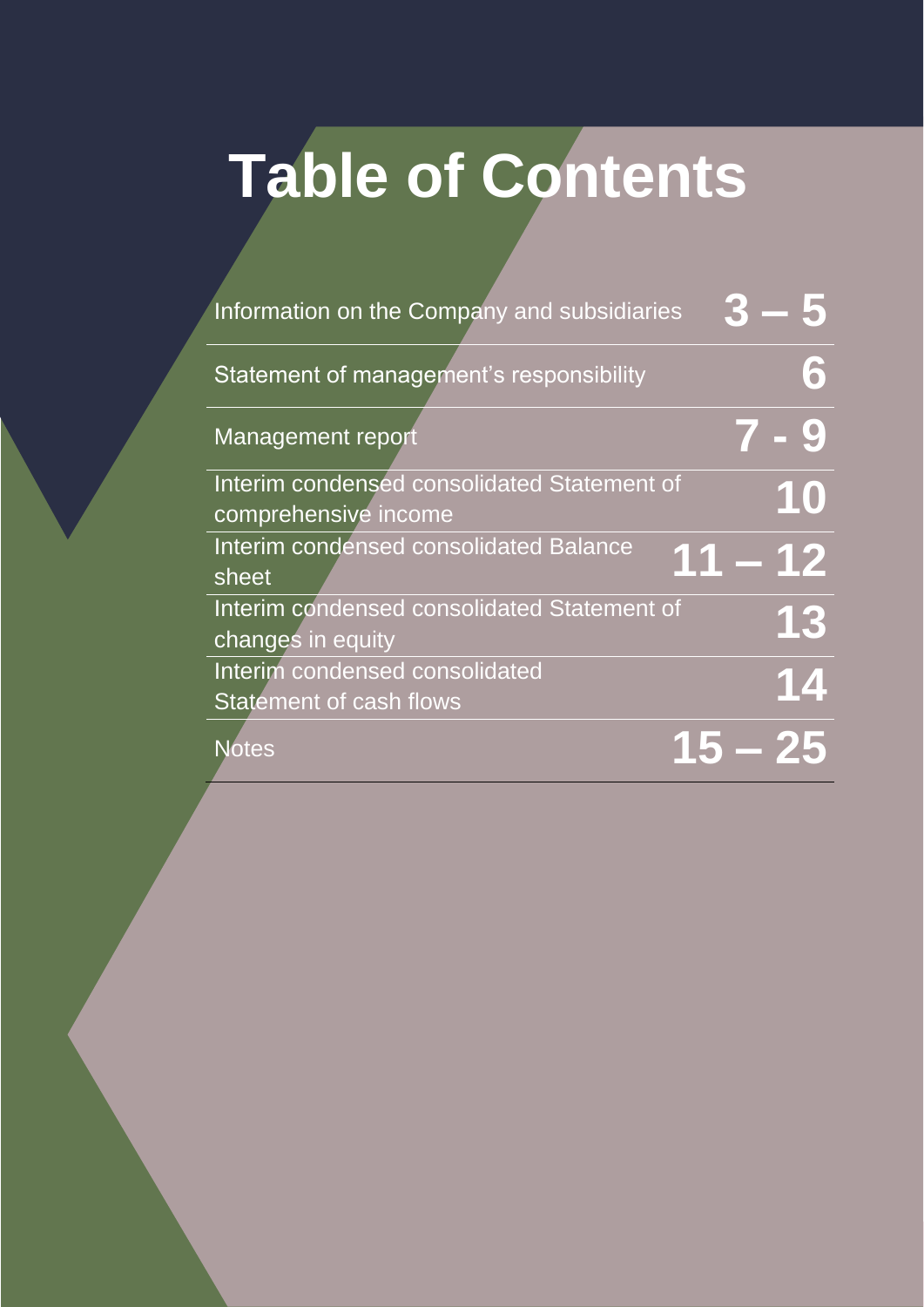## **Information on the Company and Subsidiaries**

| <b>Name of the Company</b>                                            | DelfinGroup                                                                                                                                                                                                                           |
|-----------------------------------------------------------------------|---------------------------------------------------------------------------------------------------------------------------------------------------------------------------------------------------------------------------------------|
| <b>Legal status of the Company</b>                                    | Joint stock company (till 19.01.2021, Limited liability company)                                                                                                                                                                      |
| Number, place and date of registration                                | 40103252854 Commercial Registry<br>Riga, 12 October 2009                                                                                                                                                                              |
| <b>Operations as classified by NACE</b><br>classification code system | NACE2 64.92 Other credit granting<br>NACE2 47.91 Retail sale via mail order houses or via Internet<br>NACE2 47.79 Retail sale of second-hand goods in stores<br>NACE 47.77 retail sale of watches and jewellery in specialised stores |
| <b>Address</b>                                                        | 50A Skanstes Street,<br>Riga, LV-1013<br>Latvia                                                                                                                                                                                       |
| Names and addresses of shareholders                                   | L24 Finance, SIA<br>$(57.53\%),$<br>12 Juras Street, Liepaja, Latvia                                                                                                                                                                  |
|                                                                       | AE Consulting, SIA<br>$(8.83\%),$<br>50A Skanstes Street, Riga, Latvia                                                                                                                                                                |
|                                                                       | EC finance, SIA<br>$(18.81\%),$<br>50A Skanstes Street, Riga, Latvia                                                                                                                                                                  |
|                                                                       | Other<br>(14.83%)                                                                                                                                                                                                                     |
| <b>Ultimate parent company</b>                                        | L24 Finance, SIA<br>Reg. No. 40103718685<br>12 Juras Street, Liepaja, Latvia                                                                                                                                                          |
| <b>Names and positions of Board</b><br>members                        | Didzis Ādmīdiņš - Chairman of the Board (from 19.01.2021)                                                                                                                                                                             |
|                                                                       | Aldis Umblejs - Member of the Board (from 15.12.2021)                                                                                                                                                                                 |
|                                                                       | Ivars Lamberts - Member of the Board                                                                                                                                                                                                  |
|                                                                       | Agris Evertovskis - Chairman of the Board (from 12.10.2009 till<br>19.01.2021)                                                                                                                                                        |
|                                                                       | Didzis Ādmīdiņš - Member of the Board (from 11.07.2014 till<br>19.01.2021)                                                                                                                                                            |
|                                                                       | Kristaps Bergmanis - Member of the Board (from 11.07.2014 till<br>15.12.2021)                                                                                                                                                         |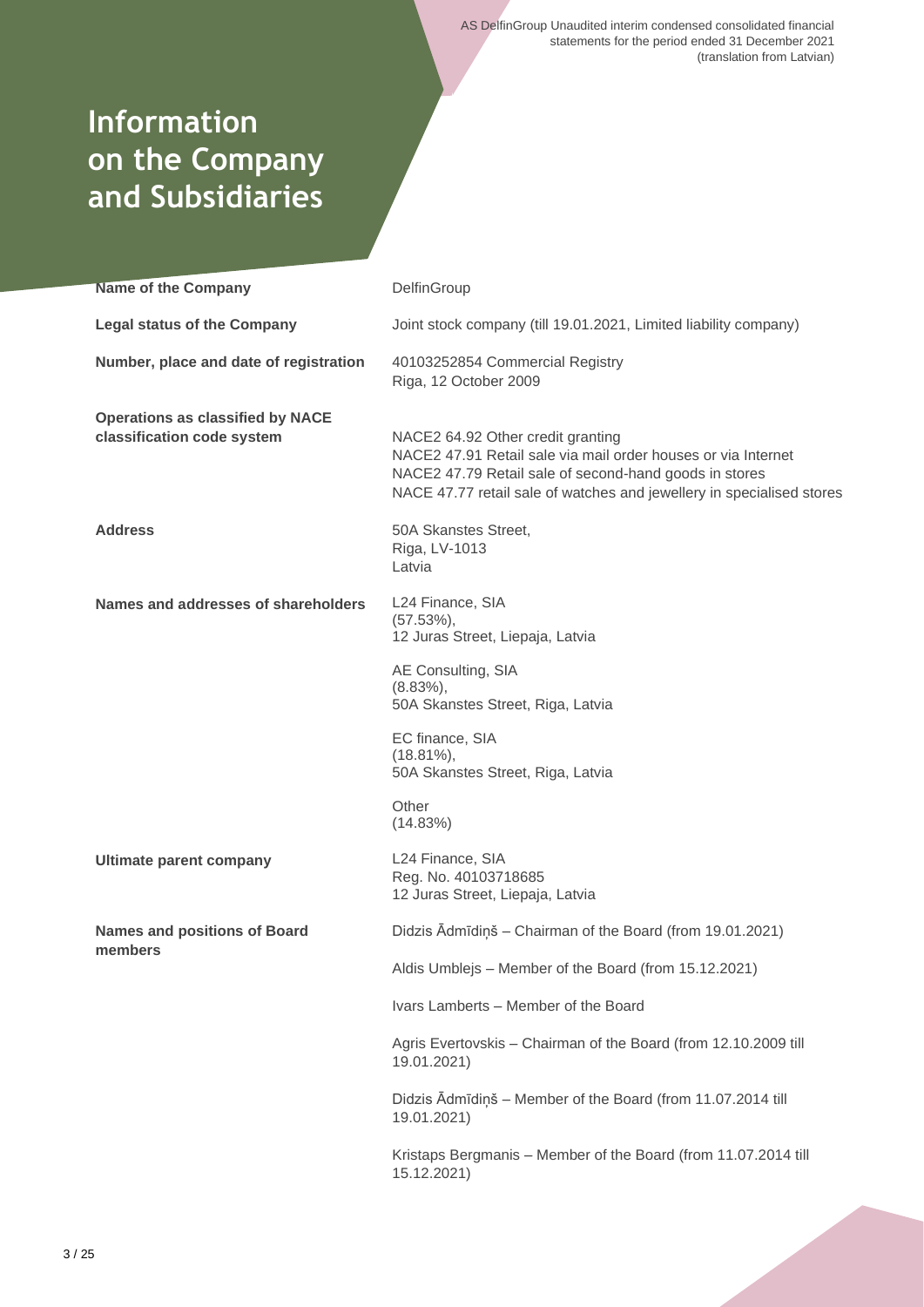| members               | Names and positions of Supervisory Board Agris Evertovskis - Chairperson of the Council (from<br>19.01.2021 till 12.04.2021, from 13.04.2021) |
|-----------------------|-----------------------------------------------------------------------------------------------------------------------------------------------|
|                       | Gatis Kokins – Deputy Chairman of the Council (from<br>13.04.2021)                                                                            |
|                       | Mārtiņš Bičevskis - Member of the Council (from 13.04.2021)                                                                                   |
|                       | Jānis Pizičs - Member of the Council (from 13.04.2021)                                                                                        |
|                       | Edgars Volskis - Member of the Council (from 13.04.2021)                                                                                      |
|                       | Anete Ozoliņa - Deputy Chairman of the Council (from<br>19.01.2021 till 13.04.2021)                                                           |
|                       | Uldis Judinskis - Member of the Council (from 19.01.2021 till<br>13.04.2021)                                                                  |
|                       | Uldis Judinskis - Chairperson of the Council (from 16.05.2019<br>till 19.01.2021)                                                             |
|                       | Ramona Miglāne - Deputy Chairman of the Council (from<br>16.05.2019 till 19.01.2021)                                                          |
|                       | Anete Ozolina - Member of the Council (from 16.05.2019 till<br>19.01.2021)                                                                    |
| <b>Financial year</b> | 1 January 2021 - 31 December 2021                                                                                                             |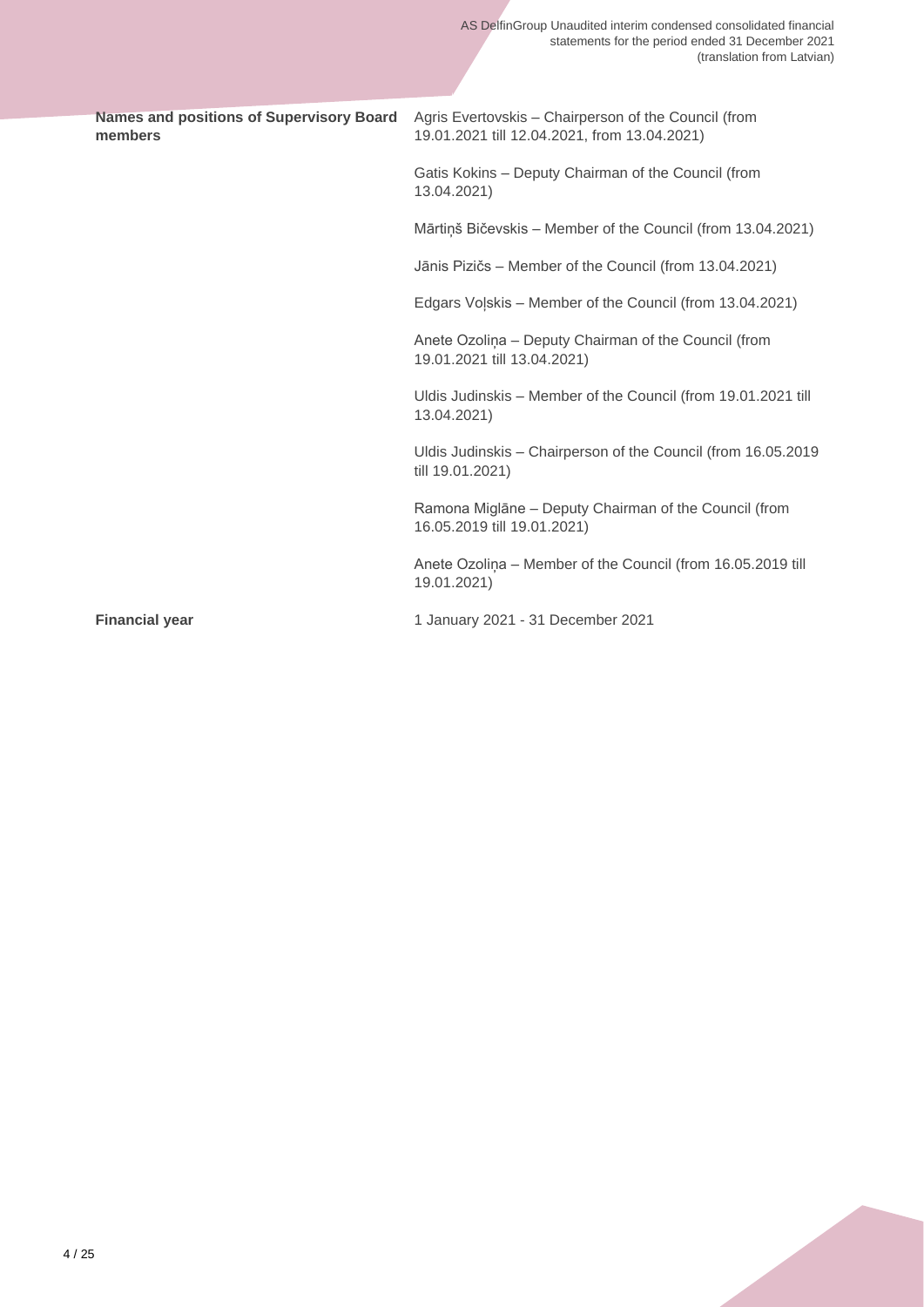## **Information on the Subsidiaries**

| <b>Subsidiary</b>                                                                       | SIA ViziaFinance (parent company interest in subsidiary -<br>$100\%$ |
|-----------------------------------------------------------------------------------------|----------------------------------------------------------------------|
| Date of acquisition of the subsidiary                                                   | 23.02.2015                                                           |
| Number, place and date of registration of the<br>subsidiary                             | 40003040217; Riga, 06 December 1991                                  |
| <b>Address of the subsidiary</b>                                                        | 50A Skanstes Street, Riga, Latvia                                    |
| <b>Operations as classified by NACE</b><br>classification code system of the subsidiary | 64.92 Other financing services                                       |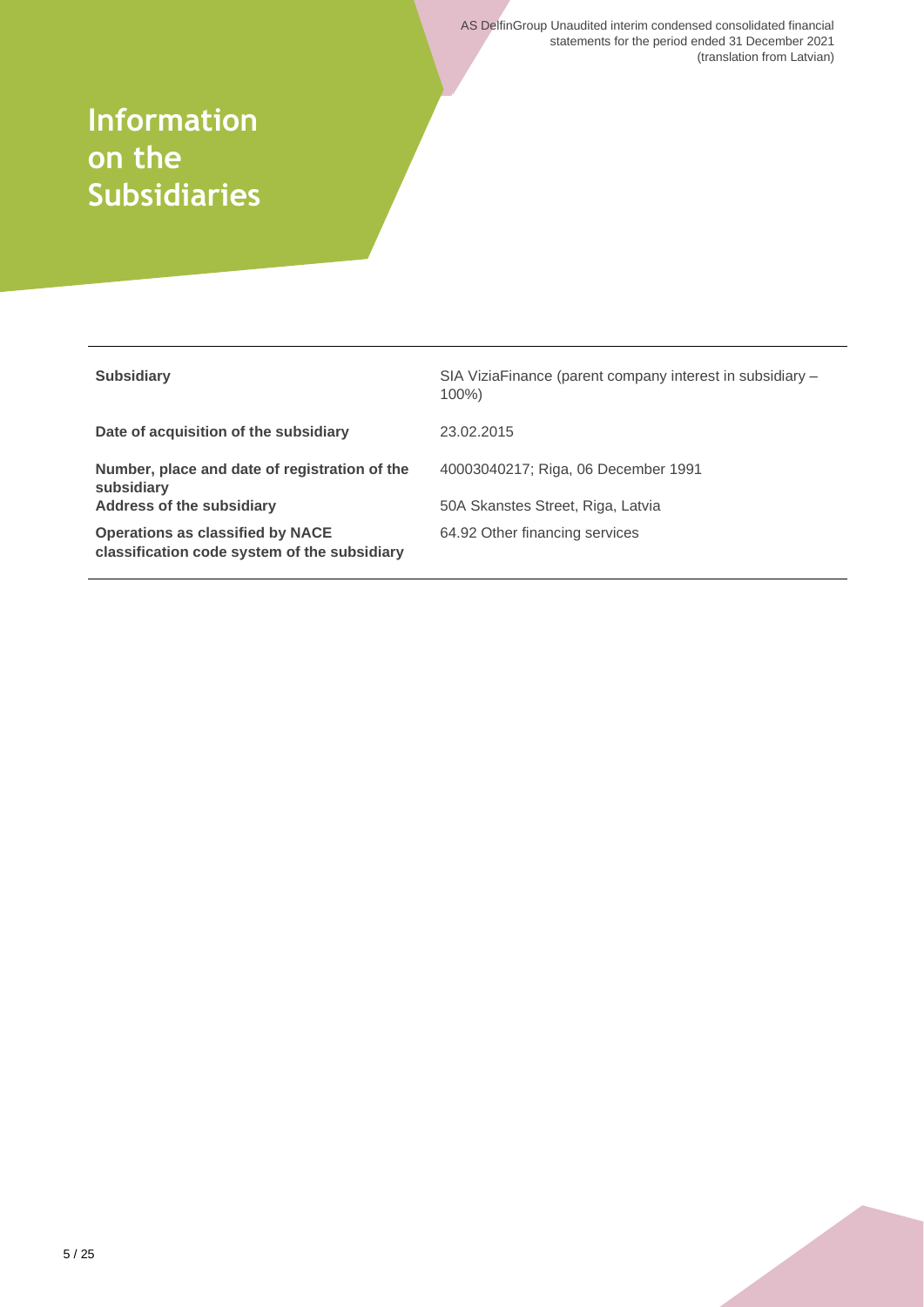## **Statement of management`s responsibility**

The management of AS *DelfinGroup* group is responsible for the preparation of the Interim condensed consolidated financial statements for the twelve-month period ended 31 December 2021 (hereinafter – interim condensed consolidated financial statements).

Based on the information available to the Board of the parent company of the Group, the Interim condensed consolidated financial statements are prepared on the basis of the relevant primary documents and statements in accordance with IAS 34 Interim Financial Reporting and present a true and fair view of the Group's assets, liabilities and financial position as at 31 December 2021 and its financial performance and cash flows for the twelve-month period ended 31 December 2021.

The management of the parent company confirms that the accounting policies and management estimates have been applied consistently and appropriately. The management of the parent company confirms that the interim condensed consolidated financial statements have been prepared on the basis of the principles of prudence and going concern.

The management of the parent company confirms that it is responsible for maintaining proper accounting records and for monitoring, controlling and safeguarding the Group's assets. The management of the parent company is responsible for detecting and preventing errors, irregularities and/or deliberate data manipulation. The management of the parent company is responsible for ensuring that the Group operates in compliance with the laws of the Republic of Latvia.

The management report fairly presents the Group's business development and operational performance.

**Didzis Ādmīdiņš** Chairman of the Board **Aldis Umblejs** Board Member **Ivars Lamberts** Board Member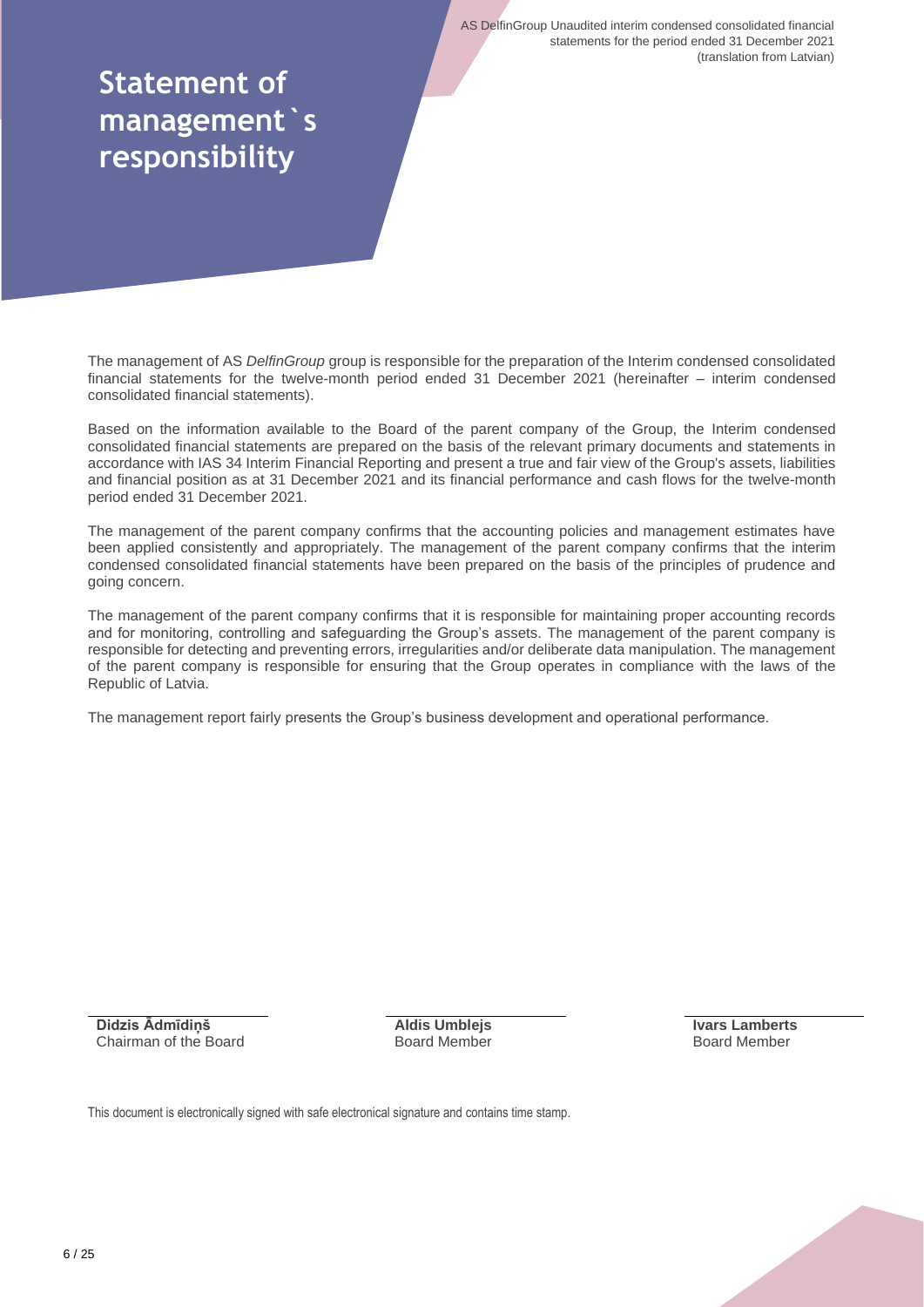## **Management report**

According to the non-audited results of the year 2021 Latvian financial services company AS *DelfinGroup* has increased its revenue to EUR 25.5 million or by 7.7.% a year on year basis and 9.2% on a quarterly basis. In the 4<sup>th</sup> quarter of 2021 EBITDA increased by 33.3% compared to 3<sup>rd</sup> quarter of 2021 and for 12 months EBITDA increased by 7.4% and reached EUR 10.2 million. During the 4<sup>th</sup> quarter of 2021 profit before taxes increased by 41.7% compared to  $3<sup>rd</sup>$  quarter of 2021 and was EUR 1.7 million and by 7.2% year on year and reached EUR 5.2 million. During the  $4<sup>th</sup>$  quarter of 2021 the net profit has increased by 60% compared to 3<sup>rd</sup> quarter. The  $4<sup>th</sup>$  quarter financial results mark the best results for a give quarter in the history of the Company. The increased revenue and profitability were mainly facilitated by stable growth of online consumer lending and retail of pre-owned goods.

During 2021 AS *DelfinGroup* issued EUR 52.5 million in new loans securing loan issuance growth of 9% year on year. Growth in loan issuance was mainly supported by the significant consumer lending increase which grew by 24% year on year and reached EUR 37 million. The positive trend of consumer loan issuance also reflected in AS *DelfinGroup* net loan portfolio which at the end of 2021 reached a record level – EUR 43 million, a 23.9% increase compared to previous year. Although, due to the restrictions placed on offline services in 2021 pawn loan issuance decreased by 15% year on year, nevertheless, in the 4<sup>th</sup> quarter of 2021 pawn loan segment has improved by having only a slight 5% decrease in the issuance compared to the same period in 2020.

In the 4th quarter of 2021 AS *DelfinGroup* successfully closed initial public offering (IPO) on *Nasdaq Riga* stock exchange in which a total of 5,927 investors participated. As a result AS *DelfinGroup* raised in total EUR 8.09 million of gross proceeds. The split of the new shareholders is as follows: 4.5 thousand investors from Estonia, 1.2 thousand from Latvia, 0.2 thousand from Lithuania and 44 investors from other countries. On 20 October 2021 AS *DelfinGroup* shares were listed for trading on the *Baltic Main List*. Funds attracted from the IPO substantially improved capital structure of the company as a result equity ratio reaching of 33.4% at the end of 2021.

With the help of funds raised from the IPO, during the 4<sup>th</sup> quarter 2021 AS *DelfinGroup* repaid and refinanced bonds in total amount of EUR 13.5 million. From those bonds EUR 5 million with 14% coupon rate were repaid according to schedule on 25.10.2021. With the aim to decrease financing costs EUR 5 million bonds with a 14% coupon rate and EUR 3.5 million bonds with 12% coupon rate were redeemed prematurely in November and December of 2021. All the transactions were made according to the IPO prospectus with the goal to decrease the cost of interest-bearing liabilities. As a result, during the 4<sup>th</sup> quarter the average cost of interest-bearing liabilities decreased from 10.7% to 7.5%. In addition, to support the growing loan portfolio during November 2021 AS *DelfinGroup* registered a new issue of unsecured bonds in the amount of EUR 10 million with an annual coupon rate of 8%. This is the lowest coupon rate in the history of AS *DelfinGroup* and marks a new milestone for the Group. At the end of the reporting period subscription of the bonds was still ongoing.

On December 15 December the composition of the Management Board was changed: Chief Financial Officer Aldis Umblejs was appointed as a Member of the Management Board. He replaced Kristaps Bergmanis who had decided to resign from his positions as Member of the Management Board and undertake other activities outside the Company.

On 14 October SIA *ExpressInkasso* and on 1 December SIA *REFIN* were liquidated and excluded from the Register of Enterprises. The activities of these companies will be carried out by the parent company *AS DelfinGroup.*

On 10th December 2021 AS *DelfinGroup* held its first shareholders' meeting as a public stock company. At the meeting AS *DelfinGroup* shareholders approved to pay out an extraordinary dividend in the amount of EUR 512 thousand, namely EUR 0.0113 per share, from the profit of the third quarter of 2021 of AS DelfinGroup. Dividends were paid according to AS *DelfinGroup* dividend policy which anticipate quarterly dividend payments up to 50% from previous quarters' net profit. In addition, shareholders approved the issue of new bonds up to EUR 10 million to fund further business development of the company.

In the twelve months of 2021, in accordance with the adopted dividend policy, the company paid dividends in the amount of EUR 3.7 million.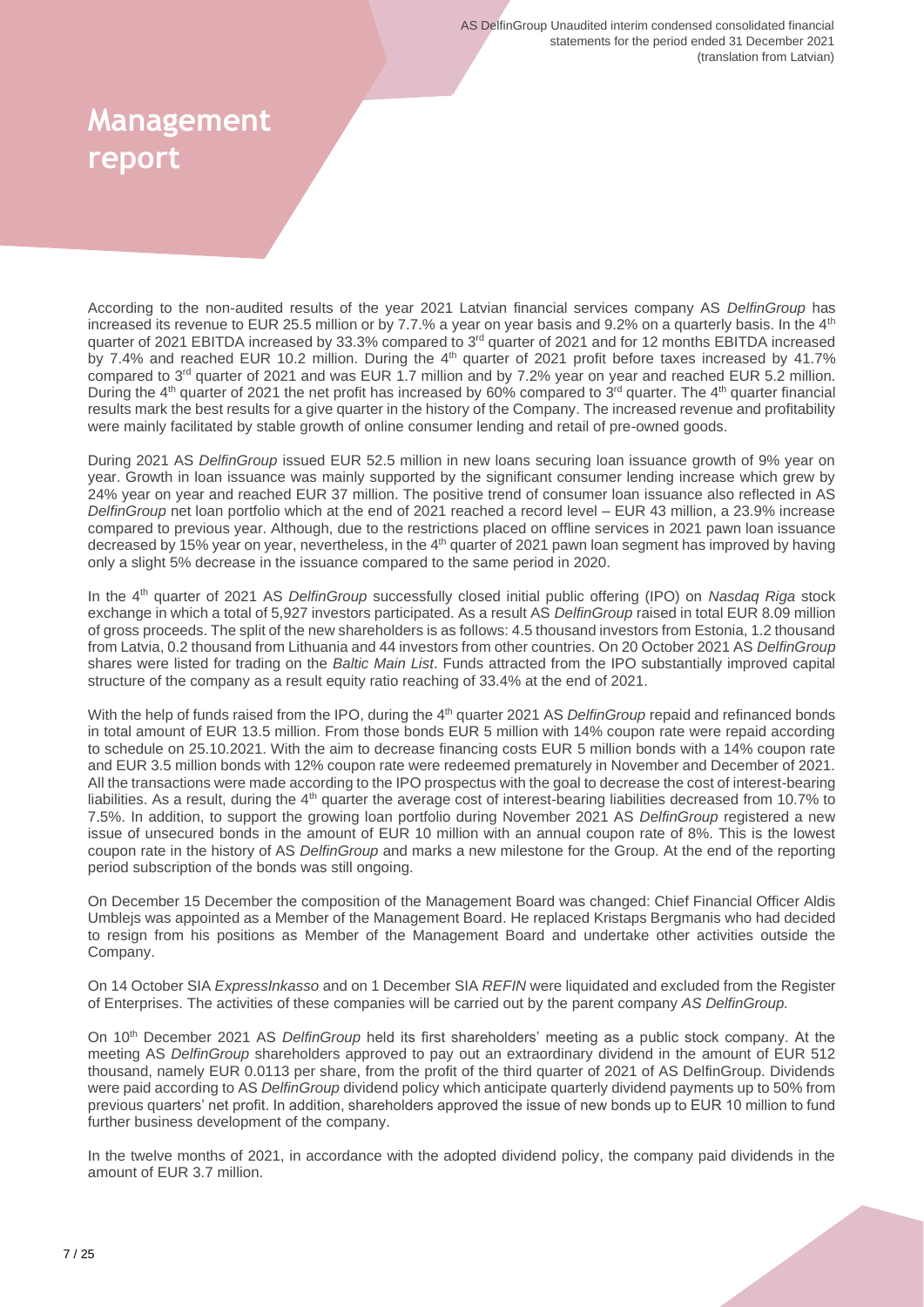## **Management report (CONTINUED)**

By implementing the business strategy and all planned activities, the following financial results of the Group were achieved in 2021 as compares to 2020:

| <b>Position</b>     | EUR, million | Change, % |
|---------------------|--------------|-----------|
| Net loan portfolio  | 43.0         | $+23.9$   |
| Assets              | 52.1         | $+12.8$   |
| Revenue             | 25.5         | $+7.7$    |
| <b>EBITDA</b>       | 10.2         | $+7.4$    |
| Profit before taxes | 5.2          | $+7.2$    |
| Net profit          | 4.2          | $+3.0$    |

And following the Group's key financial figures for the last 5 financial quarters:

| <b>Position</b>                               | 2020 Q4 | 2021 Q1 | 2021 Q2 | 2021 Q3 | 2021 Q4 |
|-----------------------------------------------|---------|---------|---------|---------|---------|
| Total income, EUR million                     | 6.7     | 6.0     | 5.9     | 6.5     | 7.1     |
| EBITDA, EUR million                           | 2.5     | 2.5     | 2.1     | 2.4     | 3.2     |
| EBITDA margin, %                              | 37%     | 42%     | 35%     | 37%     | 45%     |
| EBIT, EUR million                             | 2.2     | 2.3     | 1.8     | 2.1     | 2.8     |
| EBIT margin, %                                | 33%     | 38%     | 31%     | 33%     | 39%     |
| Profit before taxes, EUR million              | 1.2     | 1.1     | 1.1     | 1.2     | 1.7     |
| Net profit, EUR million                       | 0.9     | 0.8     | 0.8     | 1.0     | 1.6     |
| Net profit margin, %                          | 13%     | 13%     | 14%     | 16%     | 23%     |
| ROE (annualised), %                           | 42%     | 36%     | 38%     | 46%     | 47%     |
| Current ratio                                 | 1.3     | 1.0     | 0.9     | 1.4     | 1.5     |
| <b>EBITDA calculation, EUR million:</b>       |         |         |         |         |         |
|                                               |         | 2021    | 2020    |         |         |
| Item                                          |         |         |         |         |         |
| Profit before tax                             |         | 5.2     | 4.9     |         |         |
| Interest expenses and similar expenses        |         | 3.9     | 3.5     |         |         |
| Depreciation of fixed assets and amortisation |         | 1.1     | 1.1     |         |         |
| <b>EBITDA, EUR million</b>                    |         | 10.2    | 9.5     |         |         |
|                                               |         |         |         |         |         |

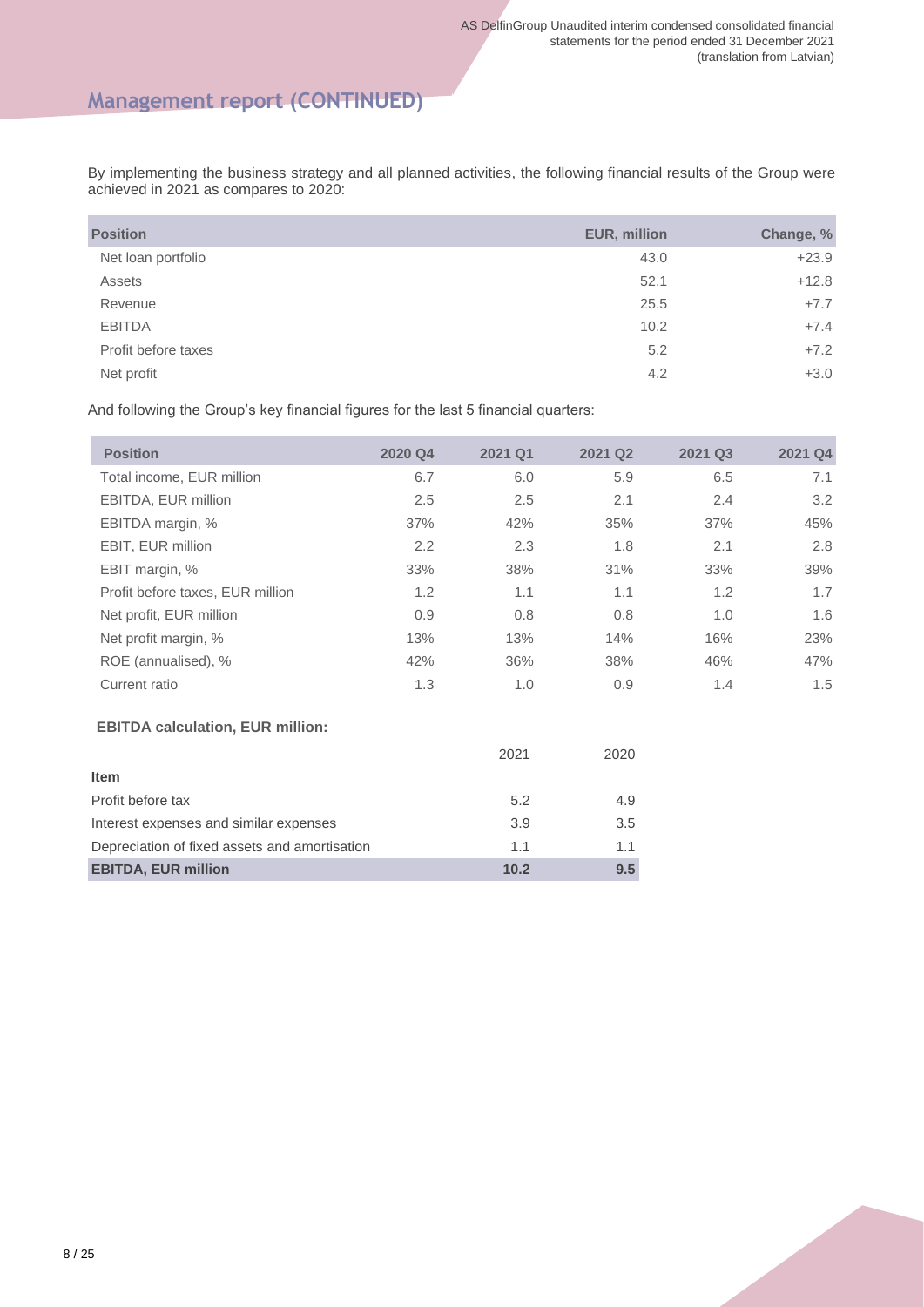## **Management report (CONTINUED)**

As for compliance with the Issue Terms of notes issue ISIN LV0000850048 and ISIN LV0000802536 the financial covenant computation is as follows:

| Covenant                                                                                                                                                                                                                                             | Value as of<br>31.12.2021 | Compliance |
|------------------------------------------------------------------------------------------------------------------------------------------------------------------------------------------------------------------------------------------------------|---------------------------|------------|
| to maintain a Capitalization Ratio at least 25%                                                                                                                                                                                                      | 40%                       | yes        |
| to maintain consolidated ICR of at least 1.25 times, calculated on the<br>trailing 12 month basis                                                                                                                                                    | 2.3                       | yes        |
| to maintain the Net Loan portfolio, plus Cash, net value of outstanding<br>Mintos Debt Security and secured notes balance, at least 1.2 times<br>the outstanding principal amount of all unsecured interest-bearing<br>debt on a consolidated basis. | 2.4                       | yes        |

#### **Branches**

During the period from 1 January 2021 to 31 December 2021, the Group continued to work on branch network efficiency. As at 31 December 2021, the Group had 93 branches in 38 cities in Latvia (31.12.2020 - 89 branches in 38 cities).

#### **Risk management**

The Group is not exposed to foreign exchange rate risk because the basic transaction currency is the Euro. Majority of the funding of the Group consists of fixed coupon rate bonds and loans, so that the Group is not exposed to variable interest rate risk. Accurate application of the prudent strategies chosen has allowed the Group to successfully manage its financial risks, particularly the liquidity and credit risk.

#### **Post balance sheet events**

As at the time of signing these financial statements, there is uncertainty in the country in relation to COVID-19. Even though the length and negative economic impact of the COVID–19 situation cannot be precisely estimated, the Company has made decisions, and will make such in the future, to ensure that the Company's liquidity, cost reduction and portfolio quality is ensured.

Beginning of February 2022 the Group finalized taking over the pawn shop business of AS *Moda Kapitāls*. The transaction was started in August 2021 and involved acquisition of *AS Moda Kapitāls* pawn loan portfolio.

Except for the aforementioned, there are no subsequent events since the last date of the reporting year, which would have a significant effect on the financial position and performance of the Company as at 31 December 2021.

#### **Distribution of the profit proposed by the Company**

The Company's board recommends the distribution of Q4 2021 profit as dividends in accordance with the Company's dividend policy, which sets the target of 50% quarterly dividend payout.

**Didzis Ādmīdiņš** Chairman of the Board

**Aldis Umblejs** Board Member **Ivars Lamberts** Board Member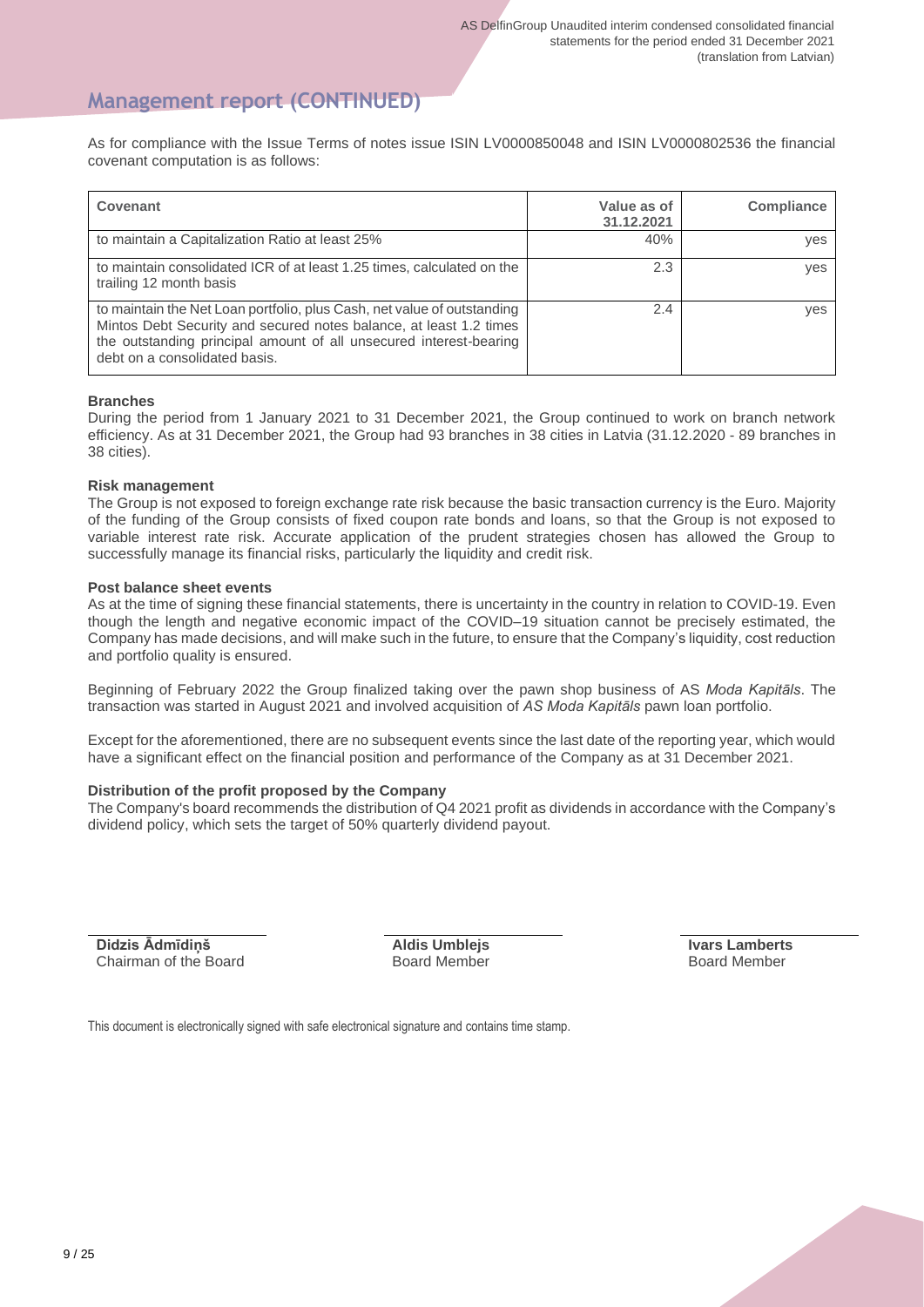## **Interim condensed consolidated Statement of comprehensive income for the twelve-month period ended 31 December 2021**

|                                        |              | For 12 months ended 31 |            | For 3 months ended 31 |            |
|----------------------------------------|--------------|------------------------|------------|-----------------------|------------|
|                                        |              | <b>December</b>        |            | <b>December</b>       |            |
|                                        |              | 2021                   | 2020       | 2021                  | 2020       |
|                                        |              |                        | (restated, |                       | (restated, |
|                                        |              |                        | Note 1)    |                       | Note 1)    |
|                                        | <b>Notes</b> | <b>EUR</b>             | <b>EUR</b> | <b>EUR</b>            | <b>EUR</b> |
|                                        |              |                        |            |                       |            |
| Net sales                              | (2)          | 5 667 337              | 6 164 231  | 1 607 786             | 1 478 468  |
| Cost of sales                          | (3)          | (3668010)              | (4224332)  | (1056604)             | (1054752)  |
| Interest income and similar income     | (4)          | 19 821 198             | 17 499 755 | 5 481 604             | 5 181 303  |
| Interest expenses and similar expenses |              | (3854869)              | (3546475)  | (1108946)             | (1028751)  |
| Credit loss expenses                   |              | (2 175 775)            | (1591793)  | (292 615)             | (596 871)  |
| <b>Gross profit</b>                    |              | 15 789 881             | 14 301 386 | 4 631 225             | 3 979 397  |
|                                        |              |                        |            |                       |            |
| Selling expenses                       | (5)          | (6158217)              | (5446243)  | (1865920)             | (1701977)  |
| Administrative expenses                | (6)          | (4212808)              | (3261026)  | (1127236)             | (765624)   |
| Other operating income                 |              | 85 033                 | 72 395     | 28 733                | 27 800     |
| Other operating expenses               |              | (300 865)              | (812 259)  | 56 072                | (339 868)  |
| Profit before corporate income tax     |              | 5 203 024              | 4 854 253  | 1722874               | 1 199 728  |
|                                        |              |                        |            |                       |            |
| Income tax expenses                    | (7)          | (979191)               | (754 536)  | (155091)              | (259 237)  |
|                                        |              |                        |            |                       |            |
| <b>Net profit</b>                      |              | 4 2 2 3 8 3 3          | 4 099 717  | 1 567 783             | 940 491    |
|                                        |              |                        |            |                       |            |
| Earnings per share                     |              | 0.103                  | $0.102*$   | 0.036                 | $0.024*$   |

\* Earnings per shares for 12 months ended 2020 and for 3 months ended 31 December 2020 have been adjusted retrospectively to account for the share split performed in 2021.

Notes on pages from 15 to 25 are an integral part of these interim condensed consolidated financial statements.

**Didzis Ādmīdiņš** Chairman of the Board

**Aldis Umblejs** Board Member **Ivars Lamberts** Board Member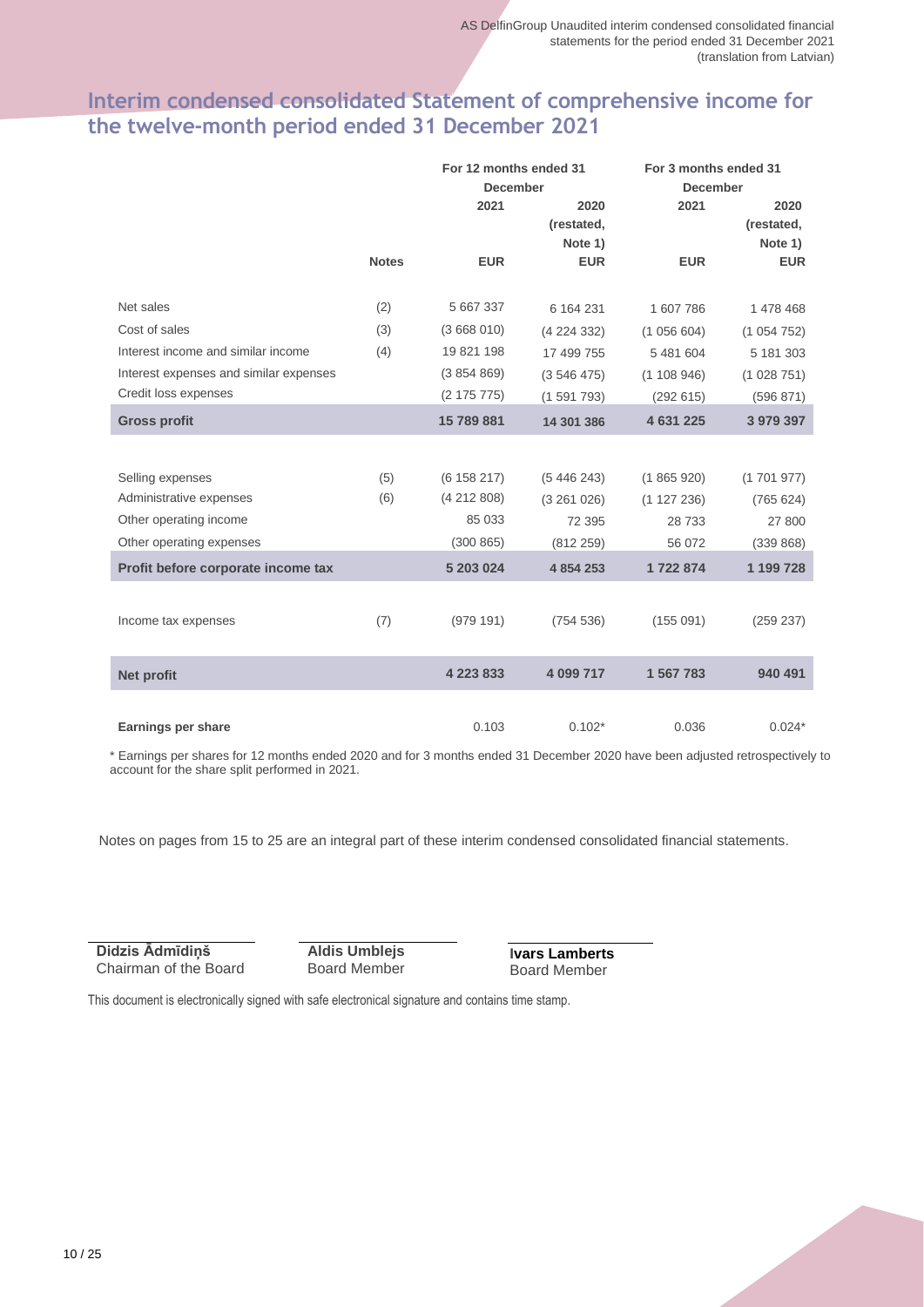## **Interim condensed consolidated Balance sheet as at 31 December 2021**

|                                                                                                       |              | Group<br>31 December 2021 | Group<br>31 December 2020<br>(restated, |
|-------------------------------------------------------------------------------------------------------|--------------|---------------------------|-----------------------------------------|
| <b>Assets</b>                                                                                         |              |                           | Note 1)                                 |
| <b>Non-current assets:</b><br>Intangible assets:<br>Patents, licences, trademarks and similar         | <b>Notes</b> | <b>EUR</b>                | <b>EUR</b>                              |
| rights<br>Other intangible assets                                                                     |              | 64 037<br>427 485         | 124 256<br>256 324                      |
| Goodwill                                                                                              |              | 127 616                   | 127 616                                 |
| Advances on intangible assets<br><b>Total intangible assets:</b>                                      | (8)          | 18 834<br>637 972         | 508 196                                 |
|                                                                                                       |              |                           |                                         |
| <b>Property, plant and equipment:</b>                                                                 |              |                           |                                         |
| Land, buildings, structures and perennials                                                            |              | 169 906                   | 85 385                                  |
| Investments in property, plant and equipment                                                          |              | 186 681<br>2 972 570      | 196 607<br>3 194 412                    |
| Right-of-use assets<br>Other fixtures and fittings, tools and                                         |              |                           |                                         |
| equipment                                                                                             |              | 206 604                   | 248 214                                 |
| Total property, plant and equipment                                                                   |              | 3 535 761                 | 3724618                                 |
|                                                                                                       |              |                           |                                         |
| <b>Non-current financial assets:</b><br>Loans and receivables<br>Loans to shareholders and management | (10)<br>(9)  | 28 569 431                | 17 711 758<br>474 484                   |
| <b>Total non-current financial assets:</b>                                                            |              | 28 569 431                | 18 186 242                              |
| <b>Total non-current assets:</b>                                                                      |              | 32 743 164                | 22 419 056                              |
| <b>Current assets:</b><br>Inventories:                                                                |              |                           |                                         |
| Finished goods and goods for sale                                                                     |              | 1 949 490                 | 1 534 007                               |
| <b>Total inventories:</b>                                                                             |              | 1 949 490                 | 1 534 007                               |
| Receivables:                                                                                          |              |                           |                                         |
| Loans and receivables                                                                                 | (10)         | 14 392 319                | 16 962 096                              |
| Other debtors                                                                                         |              | 352 269                   | 374 756                                 |
| Deferred expenses                                                                                     |              | 167 436                   | 279 523                                 |
| <b>Total receivables:</b>                                                                             |              | 14 912 024                | 17 616 375                              |
| Cash and cash equivalents                                                                             |              | 2 459 862                 | 4 591 954                               |
| <b>Total current assets:</b>                                                                          |              | 19 321 376                | 23 742 336                              |
| <b>Total assets</b>                                                                                   |              | 52 064 540                | 46 161 392                              |

Notes on pages from 15 to 25 are an integral part of these interim condensed consolidated financial statements.

**Didzis Ādmīdiņš** Chairman of the Board

**Aldis Umblejs** Board Member **Ivars Lamberts** Board Member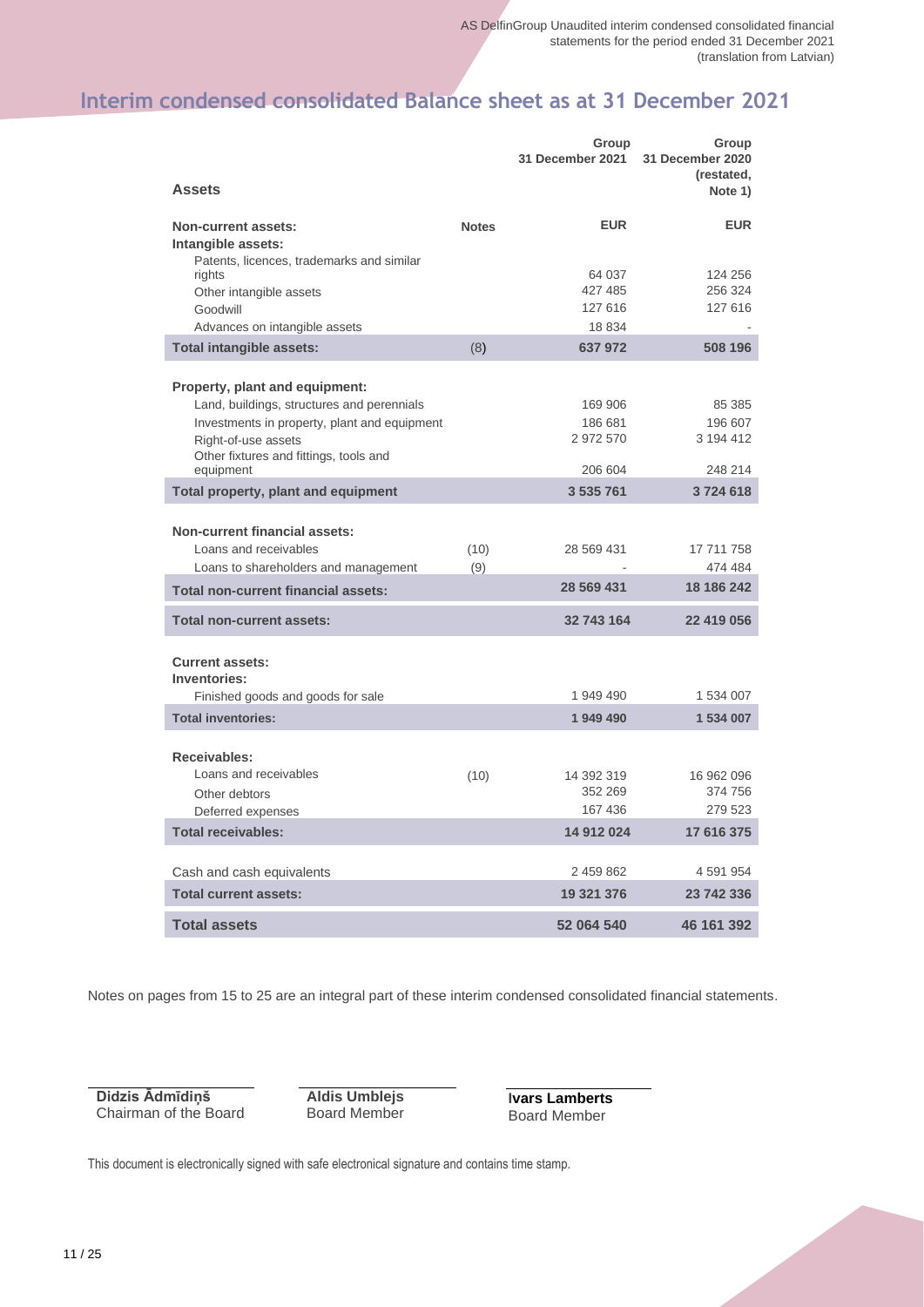## **Interim condensed consolidated Balance sheet as at 31 December 2021**

|                                                                                                                                                                                               |                      | Group<br>31 December 2021                                        | Group<br>31 December 2020                                           |
|-----------------------------------------------------------------------------------------------------------------------------------------------------------------------------------------------|----------------------|------------------------------------------------------------------|---------------------------------------------------------------------|
| <b>Liabilities and equity</b>                                                                                                                                                                 |                      |                                                                  | (restated,<br>Note 1)                                               |
| Equity:<br>Share capital<br>Share premium<br>Retained earnings:<br>- brought forward<br>- for the reporting period                                                                            | <b>Notes</b><br>(11) | <b>EUR</b><br>4 531 959<br>6 890 958<br>1730 571<br>4 223 833    | <b>EUR</b><br>4 000 000<br>1 353 992<br>4 099 717                   |
| <b>Total equity:</b>                                                                                                                                                                          |                      | 17 377 321                                                       | 9 453 709                                                           |
| Liabilities:<br>Long-term liabilities:<br>Bonds issued<br>Other borrowings                                                                                                                    | (12)<br>(13)         | 10 825 162<br>8 0 8 6 4 6 8                                      | 8 441 717<br>6 816 925                                              |
| Lease liabilities for right-of-use assets                                                                                                                                                     |                      | 2 652 498                                                        | 2 732 136                                                           |
| <b>Total long-term liabilities:</b>                                                                                                                                                           |                      | 21 564 128                                                       | 17 990 778                                                          |
| <b>Short-term liabilities:</b><br>Bonds issued<br>Other borrowings<br>Lease liabilities for right-of-use assets<br>Trade payables<br>Taxes and social insurance<br><b>Accrued liabilities</b> | (12)<br>(13)         | 13 003<br>10 487 168<br>652 699<br>805 784<br>398 268<br>766 169 | 5 022 652<br>10 869 932<br>703 715<br>702 933<br>815 952<br>601 721 |
| <b>Total short-term liabilities:</b>                                                                                                                                                          |                      | 13 123 091                                                       | 18716905                                                            |
| <b>Total liabilities</b>                                                                                                                                                                      |                      | 34 687 219                                                       | 36 707 683                                                          |
| <b>Total liabilities and equity</b>                                                                                                                                                           |                      | 52 064 540                                                       | 46 161 392                                                          |

Notes on pages from 15 to 25 are an integral part of these interim condensed consolidated financial statements.

**Didzis Ādmīdiņš** Chairman of the Board

**Aldis Umblejs** Board Member **Ivars Lamberts** Board Member

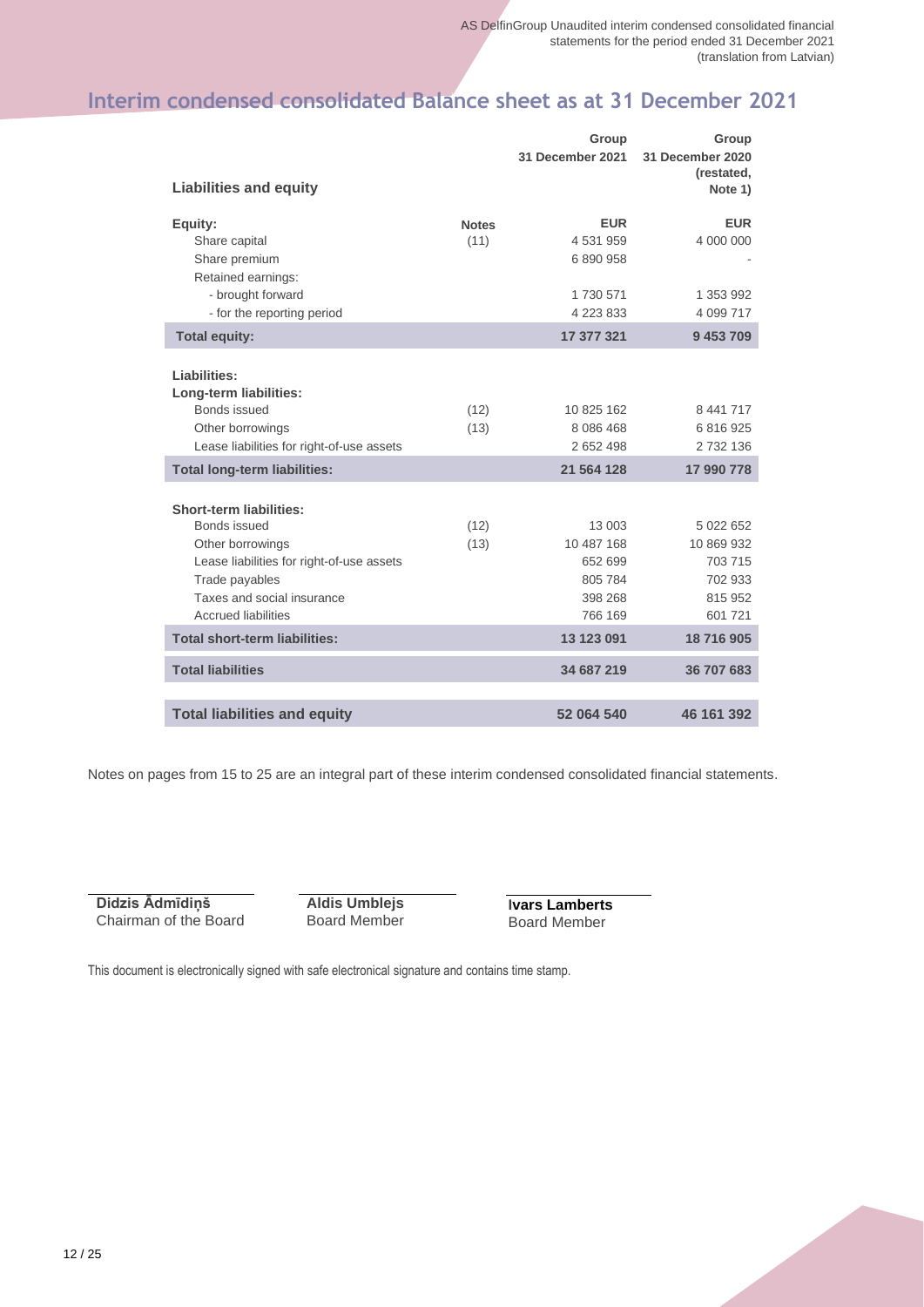## **Interim condensed consolidated Statement of changes in equity for the twelve-month period ended 31 December**

|                                                                                                  | Share capital | Share premium          | <b>Retained</b><br>earnings<br>(restated,<br>Note 1) | <b>Total</b>                                         |
|--------------------------------------------------------------------------------------------------|---------------|------------------------|------------------------------------------------------|------------------------------------------------------|
|                                                                                                  | <b>EUR</b>    | <b>EUR</b>             | <b>EUR</b>                                           | <b>EUR</b>                                           |
| As at 31 December 2019                                                                           | 1 500 000     |                        | 6 867 492                                            | 8 367 492                                            |
| Dividends paid<br>Share capital transfer<br>Retained earnings subsidiary                         | 2 500 000     |                        | (300000)<br>(2500000)                                | (3000000)                                            |
| inclusion<br>Profit for the reporting period                                                     |               |                        | (13 500)<br>4 099 717                                | (13 500)<br>4 099 717                                |
| As at 31 December 2020                                                                           | 4 000 000     |                        | 5 453 709                                            | 9 453 709                                            |
| Dividends paid<br>Share capital increase<br>Share issue costs<br>Profit for the reporting period | 531 959       | 7 553 823<br>(662 865) | (3723138)<br>4 2 2 3 8 3 3                           | (3723138)<br>8 0 8 5 7 8 2<br>(662 865)<br>4 223 833 |
| As at 31 December 2021                                                                           | 4 531 959     | 6 890 958              | 5 954 404                                            | 17 377 321                                           |

Notes on pages from 15 to 25 are an integral part of these interim condensed consolidated financial statements.

**Didzis Ādmīdiņš** Chairman of the Board **Aldis Umblejs** Board Member

**Ivars Lamberts** Board Member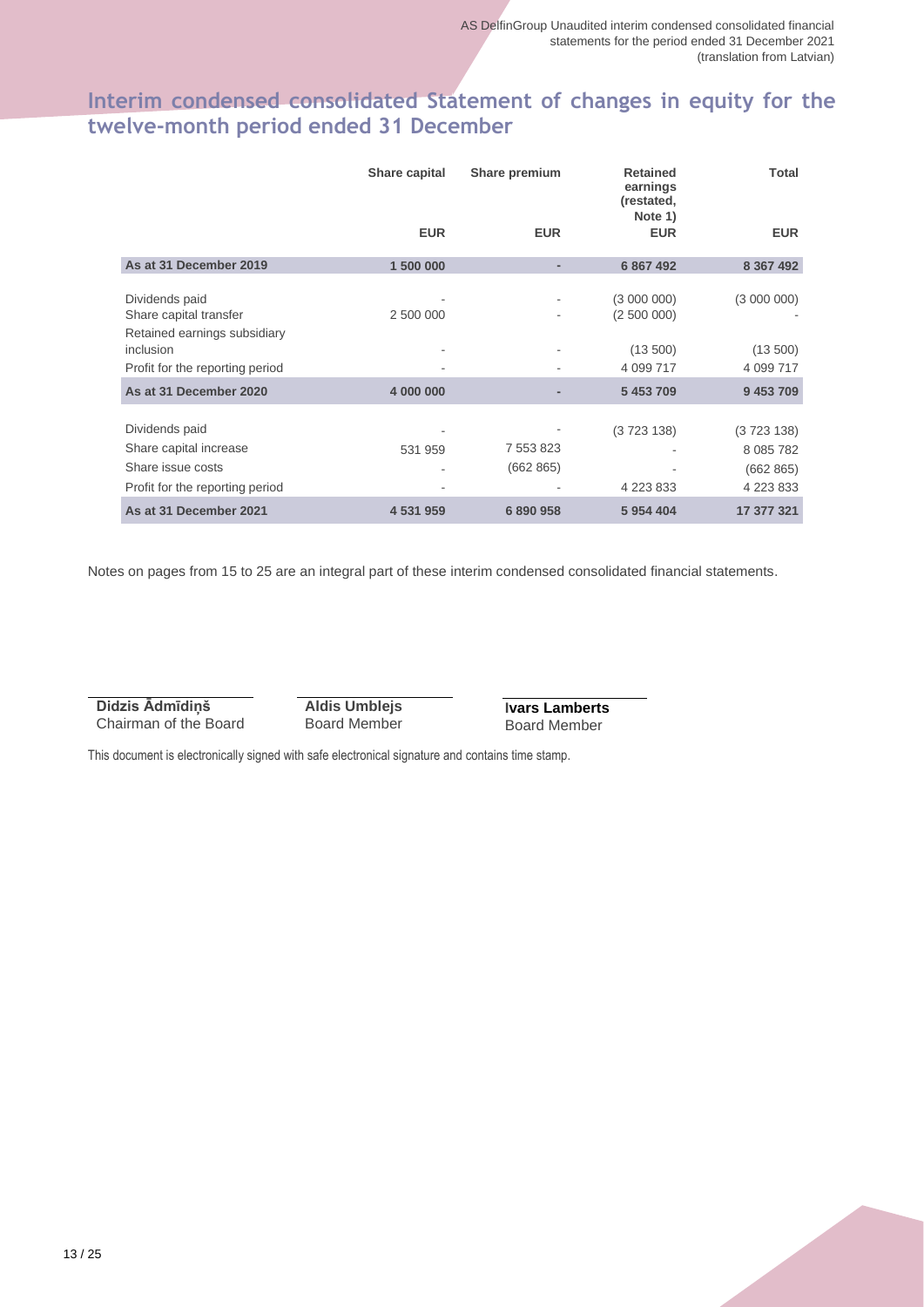## **Interim condensed consolidated statement of cash flows for the twelvemonth period ended 31 December 2021**

|                                                                                        | For 12 months<br>ended 31 December | For 12 months<br>ended 31 December |
|----------------------------------------------------------------------------------------|------------------------------------|------------------------------------|
|                                                                                        | 2021                               | 2020                               |
|                                                                                        | <b>EUR</b>                         | (restated, Note 1)<br><b>EUR</b>   |
| <b>Cash flow from operating activities</b>                                             |                                    |                                    |
| Profit before corporate income tax                                                     | 5 203 024                          | 4 854 253                          |
| Adjustments for:<br>a) depreciation of fixed assets and amortisation of intangible     |                                    |                                    |
| assets                                                                                 | 362 325                            | 302 364                            |
| b) depreciation of right-of-use assets                                                 | 775 932                            | 762 806                            |
| c) accruals and provisions (except for bad debts)<br>d) cessation results              | 2 175 775<br>160 423               | 1 591 793<br>620 101               |
| e) accrued interest income                                                             | (130318)                           | (548686)                           |
| f) accrued interest expenses                                                           | (444 139)                          | (627630)                           |
| g) other adjustments                                                                   |                                    | (13 500)                           |
| Profit before adjustments of working capital and short-term                            |                                    |                                    |
| <b>liabilities</b>                                                                     | 8 103 022                          | 6 941 501                          |
| Adjustments for:                                                                       |                                    |                                    |
| a) Decrease / (increase) on loans and receivables and other<br>debtors                 |                                    |                                    |
| b) Decrease / (increase) on inventories                                                | (10175261)<br>(415 483)            | (451833)<br>(378655)               |
| c) (Decrease) / increase on trade payable and accrued liabilities                      | (1592886)                          | (331)                              |
| Gross cash flow from operating activities                                              | (4080608)                          | 2044182                            |
| Corporate income tax payments                                                          | (754 536)                          | (349957)                           |
| Net cash flow from operating activities                                                | (4835144)                          | 1694225                            |
|                                                                                        |                                    |                                    |
| <b>Cash flow from investing activities</b><br>Acquisition of fixed assets, intangibles | (548605)                           | (571018)                           |
| Loans issued (other than core business of the Company)                                 | (92 850)                           | (438669)                           |
| Loans repaid (other than core business of the Company)                                 | 567 334                            | 1 271 868                          |
| Net cash flow from investing activities                                                | (74121)                            | 262 181                            |
| Cash flow from financing activities                                                    |                                    |                                    |
| Share capital increase                                                                 | 8 0 8 5 7 8 2                      |                                    |
| Loans received                                                                         | 20 633 934                         | 10 415 870                         |
| Loans repaid                                                                           | (19849406)                         | (11546966)                         |
| Bonds issued                                                                           | 11 111 000                         | 8 606 000                          |
| Redemption of bonds<br>Dividends paid                                                  | (13 481 000)                       | (2975000)                          |
| Net cash flow from financing activities                                                | (3723137)<br>2777173               | (3000000)<br>1 499 904             |
| Net cash flow of the reporting period                                                  | (2 132 092)                        | 3 456 310                          |
| Cash and cash equivalents at the beginning of the reporting period                     | 4 591 954                          | 1 135 644                          |
| Cash and cash equivalents at the end of the reporting period                           | 2 459 862                          | 4 591 954                          |

Notes on pages from 15 to 25 are an integral part of these interim condensed consolidated financial statements.

**Didzis Ādmīdiņš** Chairman of the Board **Aldis Umblejs** Board Member **Ivars Lamberts** Board Member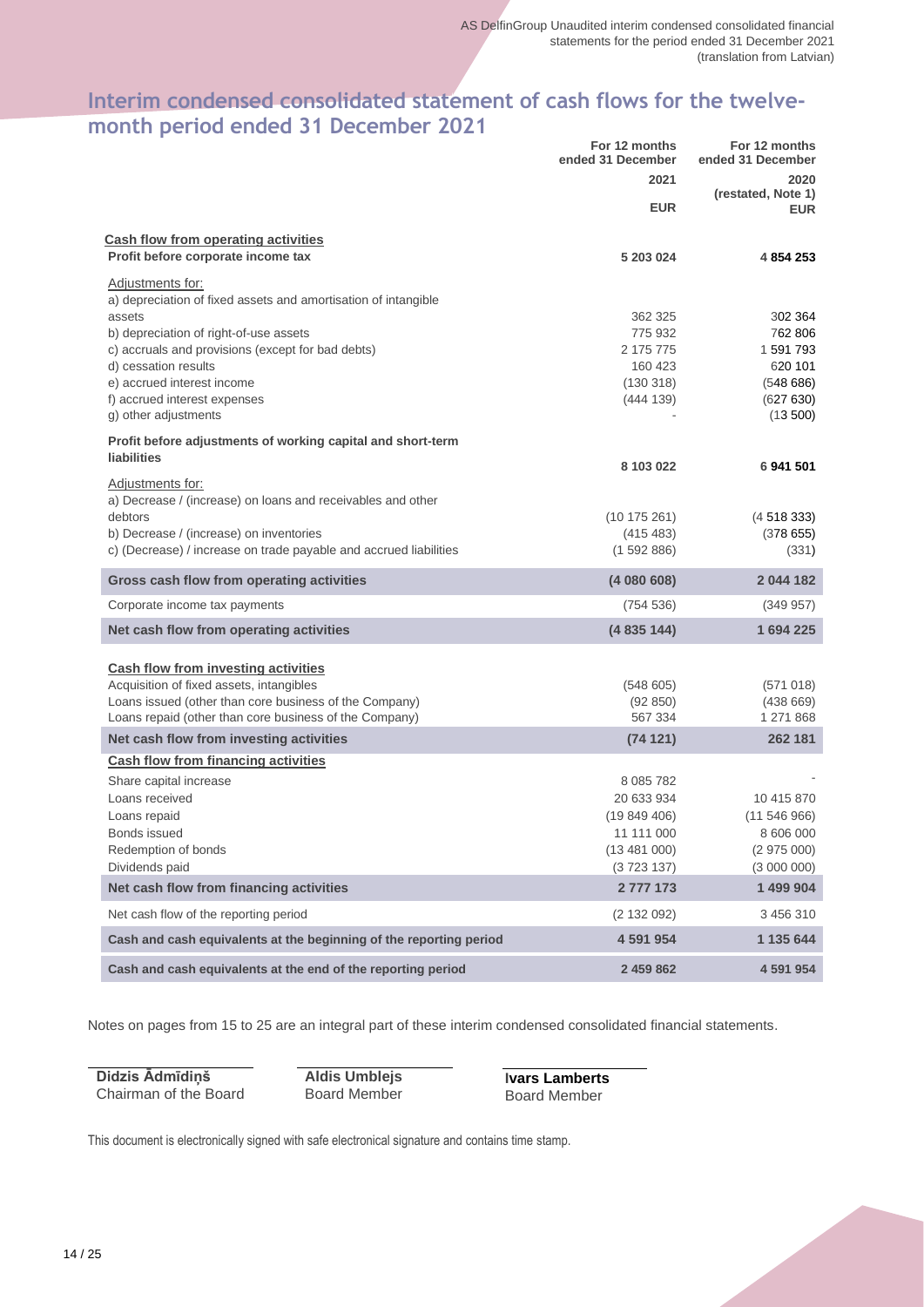#### **Notes**

#### **(1) Accounting policies**

#### **Basis of preparation**

These financial statements have been prepared based on the accounting policies and measurement principles as set out below.

The interim condensed consolidated financial statements for the twelve months ended 31 December 2021 have been prepared in accordance with IAS 34 Interim Financial Reporting. The Group has prepared the financial statements on the basis that it will continue to operate as a going concern. The Management considers that there are no material uncertainties that may cast significant doubt over this assumption. They have formed a judgement that there is a reasonable expectation that the Group has adequate resources to continue in operational existence for the foreseeable future, and not less than 12 months from the end of the reporting period.

The interim condensed consolidated financial statements do not include all the information and disclosures required in the annual financial statements, and should be read in conjunction with the Group's annual consolidated financial statements as at 31 December 2020.

These interim condensed consolidated financial statements are prepared and disclosed on a consolidated basis. The following subsidiaries are included in the consolidation: SIA *ViziaFinance* (100%) for the period ended 31 December 2021.

The former subsidiary SIA *Banknote* commercial properties (100%) has been liquidated on 21 June 2021. The assets of the SIA *Banknote* commercial properties were transferred to AS *DelfinGroup* as liquidation quota. The former subsidiary SIA *ExpressInkasso* (100%) has been liquidated on 09 September 2021 (excluded from the Enterprise register on 14 October 2021). The assets of the SIA *ExpressInkasso* were transferred to AS *DelfinGroup* as liquidation quota. The former subsidiary SIA *REFIN* (100%) has been liquidated on 01 December 2021. The assets of the SIA *REFIN* were transferred to AS *DelfinGroup* as liquidation quota.

#### **Changes in significant accounting policies, reclassification and correction of errors**

#### New standards, interpretations and amendments adopted by the Group

The accounting policies adopted in the preparation of the interim condensed consolidated financial statements are consistent with those followed in the preparation of the Group's annual consolidated financial statements for the year ended 31 December 2020, except for the adoption of new standards effective as of 1 January 2021. The Group has not early adopted any standard, interpretation or amendment that has been issued but is not yet effective. Several amendments apply for the first time in 2021, but do not have an impact on the interim condensed consolidated financial statements of the Group.

These Standards do not have a material effect on the Group's financial statements.

#### *Interest Rate Benchmark Reform – Phase 2: Amendments to IFRS 9, IAS 39, IFRS 7, IFRS 4 and IFRS 16*

The amendments provide temporary reliefs, which address the financial reporting effects when an interbank offered rate (IBOR) is replaced with an alternative nearly risk-free interest rate (RFR). The amendments include the following practical expedients:

• A practical expedient to require contractual changes, or changes to cash flows that are directly required by the reform, to be treated as changes to a floating interest rate, equivalent to a movement in a market rate of interest;

• Permit changes required by IBOR reform to be made to hedge designations and hedge documentation without the hedging relationship being discontinued;

• Provide temporary relief to entities from having to meet the separately identifiable requirement when an RFR instrument is designated as a hedge of a risk component.

These amendments had no impact on the interim condensed consolidated financial statements of the Group. The Group intends to use the practical expedients in future periods if they become applicable.

#### Restatement in comperative figures

- (a) In these interim condensed consolidated financial statements, the Group has adopted changes in accounting policy in respect of recognition of internally generated intangible assets. The change relates to to development of software, mainly consisting of internally capitalised salary expenses.
- (b) The Management has also identified a clasificatoin error while preparing 2021 Group financial statements. The error relates to incorrectly classifying bond issuance commissions as bank commissions under Administrative costs. The error resulted in overstated amount of bank commission expenses and understatement of interest expenses.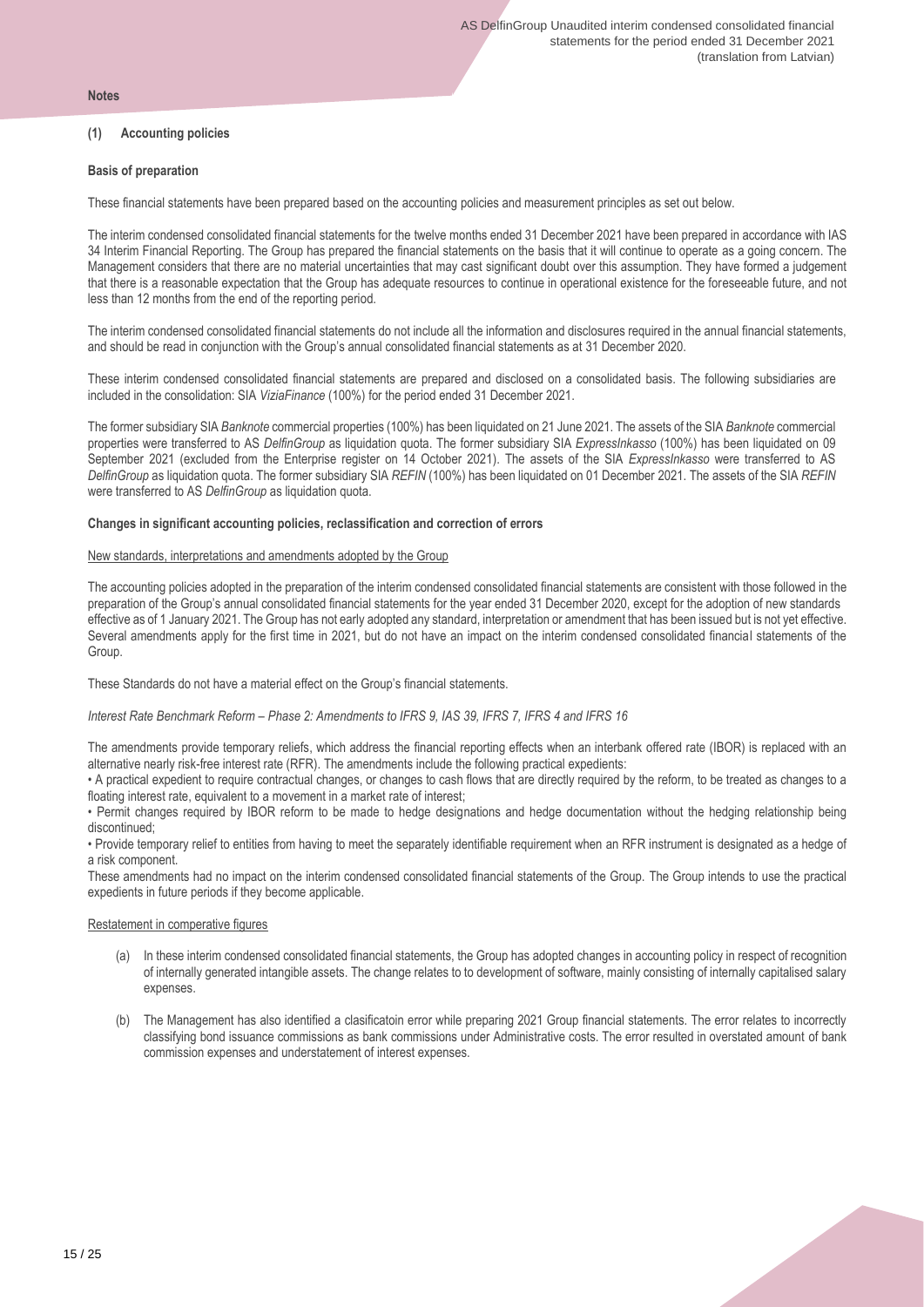#### **(1) Accounting policies** (continued)

**Restatement of comperative figures** (continued)

The aformementioned corrections were performed by restating each of the affected financial statements line items for the prior period, as follows:

#### **Balance sheet**

|                                     | As at 31 December 2020<br>before restatement | <b>Restatement</b>       | As at 31 December 2020<br>after restatement |
|-------------------------------------|----------------------------------------------|--------------------------|---------------------------------------------|
| <b>Assets</b>                       |                                              |                          |                                             |
| Non-current assets                  | 22 216 809                                   | 202 247                  | 22 419 056                                  |
| Current assets                      | 23 742 336                                   |                          | 23 742 336                                  |
| <b>Total assets</b>                 | 45 959 145                                   | 202 247                  | 46 161 392                                  |
| Liabilities and equity              |                                              |                          |                                             |
| Total equity                        | 9 251 462                                    | 202 247                  | 9453709                                     |
| Long-term liabilities               | 17 990 778                                   | $\overline{\phantom{a}}$ | 17 990 778                                  |
| Short-term liabilities              | 18 716 905                                   | ٠                        | 18 716 905                                  |
| <b>Total liabilities and equity</b> | 45 959 145                                   | 202 247                  | 46 161 392                                  |

#### **Statement of comprehensive income**

|                                        | 2020 before restatement | <b>Restatement</b>       | 2020 after restatement |
|----------------------------------------|-------------------------|--------------------------|------------------------|
| Net sales                              | 6 164 231               | $\overline{\phantom{a}}$ | 6 164 231              |
| Cost of sales                          | (4 224 332)             |                          | (4 224 332)            |
| Interest income and similar income     | 17 499 755              |                          | 17 499 755             |
| Interest expenses and similar expenses | (3490389)               | (56086)                  | (3546475)              |
| Credit loss expense                    | (1591793)               | $\overline{\phantom{a}}$ | (1591793)              |
| Gross profit                           | 14 357 472              |                          | 14 357 472             |
| Selling expenses                       | (5425844)               | (20399)                  | (5446243)              |
| Administrative expenses                | (3539758)               | 278 732                  | (3261026)              |
| Other operating income                 | 72 395                  |                          | 72 395                 |
| Other operating expenses               | (812 259)               |                          | (812 259)              |
| Profit before income tax               | 4 652 006               | 202 247                  | 4 8 5 4 2 5 3          |
| Income tax expenses                    | (754 536)               |                          | (754 536)              |
| Net profit                             | 3 897 470               | 202 247                  | 4 099 717              |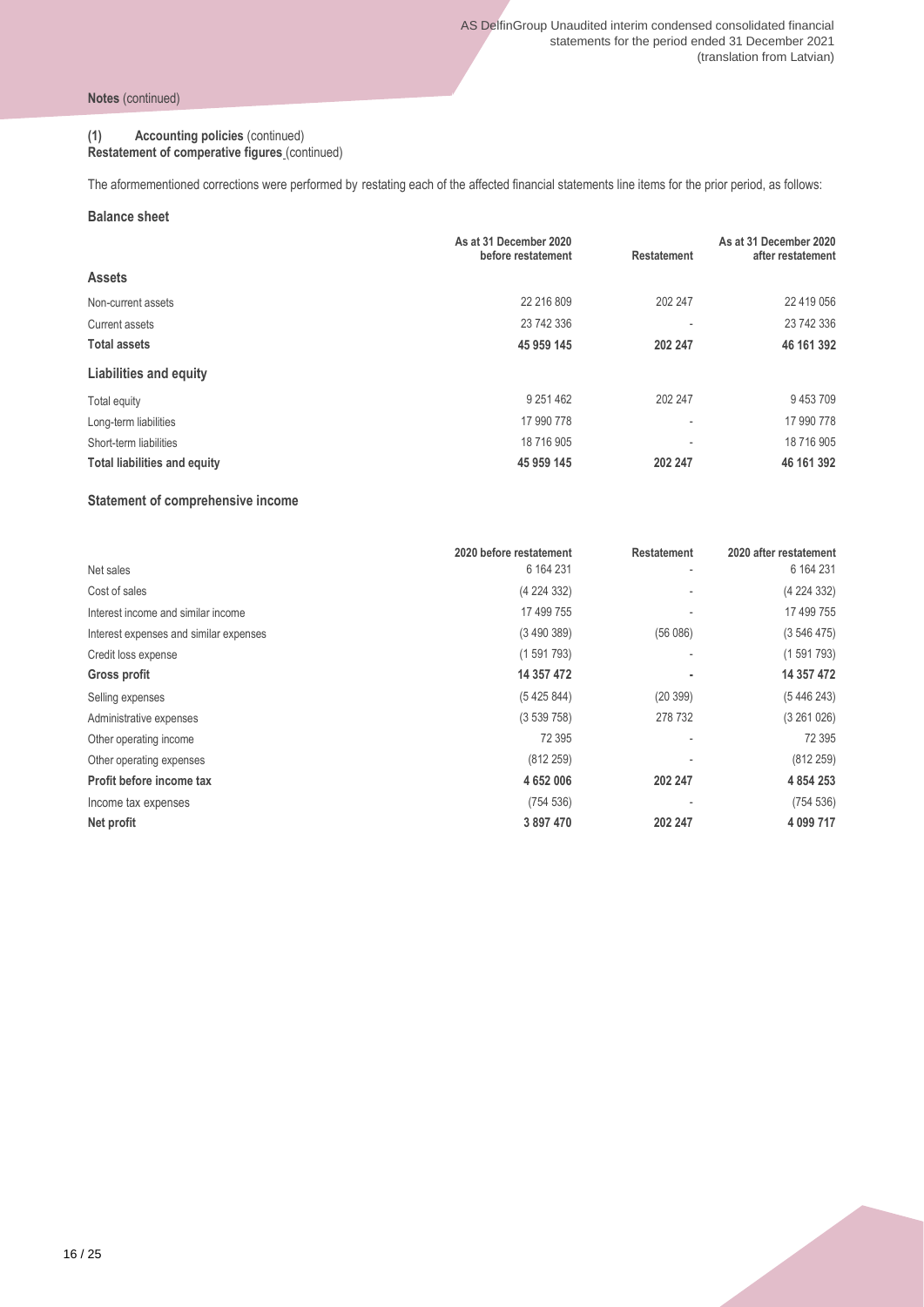**Notes** (continued)

#### **(2) Net sales**

**Net revenue by type of revenue**

| TUL IUVUIIUU DY LYPU UI IUVUIIUU                        | For 12 months ended 31<br><b>December</b> |               | For 3 months ended 31<br><b>December</b> |            |  |  |  |  |  |  |  |      |  |  |  |  |  |  |      |
|---------------------------------------------------------|-------------------------------------------|---------------|------------------------------------------|------------|--|--|--|--|--|--|--|------|--|--|--|--|--|--|------|
|                                                         | 2021<br>2020                              |               |                                          |            |  |  |  |  |  |  |  | 2021 |  |  |  |  |  |  | 2020 |
|                                                         | <b>EUR</b>                                | <b>EUR</b>    | <b>EUR</b>                               | <b>EUR</b> |  |  |  |  |  |  |  |      |  |  |  |  |  |  |      |
| Income from sales of goods                              | 4 210 715                                 | 3 686 567     | 1 103 377                                | 912 958    |  |  |  |  |  |  |  |      |  |  |  |  |  |  |      |
| Income from sales of precious metals                    | 841 360                                   | 1 7 1 4 5 3 0 | 333 193                                  | 421 485    |  |  |  |  |  |  |  |      |  |  |  |  |  |  |      |
| Other income, loan and mortgage realisation and storage |                                           |               |                                          |            |  |  |  |  |  |  |  |      |  |  |  |  |  |  |      |
| commission                                              | 615 262                                   | 763 134       | 171 216                                  | 144 025    |  |  |  |  |  |  |  |      |  |  |  |  |  |  |      |
|                                                         | 5 667 337                                 | 6 164 231     | 1607786                                  | 1478468    |  |  |  |  |  |  |  |      |  |  |  |  |  |  |      |

All net sales are generated in Latvia.

#### **(3) Cost of sales**

|                                  |            | For 12 months ended 31<br><b>December</b> |            | For 3 months ended 31<br><b>December</b> |
|----------------------------------|------------|-------------------------------------------|------------|------------------------------------------|
|                                  | 2021       | 2020                                      |            | 2020                                     |
|                                  | <b>EUR</b> | <b>EUR</b>                                | <b>EUR</b> | <b>EUR</b>                               |
| Cost of sales of goods           | 2 830 483  | 2 544 053                                 | 727 244    | 633 450                                  |
| Cost of sales of precious metals | 837 527    | 680 279                                   | 329 360    | 421 302                                  |
|                                  | 3 668 010  | 4 2 2 4 3 3 2                             | 1056604    | 1054752                                  |

#### **(4) Interest income and similar income**

|                                                            | For 12 months ended 31<br><b>December</b> |                    | For 3 months ended 31<br><b>December</b> |                    |  |
|------------------------------------------------------------|-------------------------------------------|--------------------|------------------------------------------|--------------------|--|
|                                                            | 2021<br><b>EUR</b>                        | 2020<br><b>EUR</b> | 2021<br><b>EUR</b>                       | 2020<br><b>EUR</b> |  |
| Interest revenue calculated using effective interest rate: |                                           |                    |                                          |                    |  |
| Interest income on unsecured loans                         | 15 692 832                                | 12 825 482         | 4759974                                  | 3974678            |  |
| Interest income on secured loans                           | 4 123 605                                 | 4 669 988          | 721 376                                  | 1 204 712          |  |
| Other interest income                                      | 4 7 6 1                                   | 4 2 8 5            | 254                                      | 1913               |  |
|                                                            | 19 821 198                                | 17 499 755         | 5481604                                  | 5 181 303          |  |

#### **(5) Selling expenses**

|                                                      | For 12 months ended 31<br><b>December</b> |                               | For 3 months ended 31<br><b>December</b> |                               |
|------------------------------------------------------|-------------------------------------------|-------------------------------|------------------------------------------|-------------------------------|
|                                                      | 2021                                      | 2020<br>(restated,<br>Note 1) | 2021                                     | 2020<br>(restated,<br>Note 1) |
|                                                      | <b>EUR</b>                                | <b>EUR</b>                    | <b>EUR</b>                               | <b>EUR</b>                    |
| Salary expenses                                      | 2515879                                   | 2 3 5 2 1 8 4                 | 648729                                   | 618 297                       |
| Advertising                                          | 739 462                                   | 548 490                       | 256 036                                  | 243 921                       |
| Depreciation of right-of-use assets - premises       | 643 179                                   | 640 604                       | 155 354                                  | 143 623                       |
| Social insurance                                     | 590 774                                   | 563 848                       | 152 594                                  | 148 272                       |
| Depreciation of fixed assets                         | 362 325                                   | 302 363                       | 172 219                                  | 98 525                        |
| Other expenses                                       | 322 016                                   | 232 351                       | 230 136                                  | 139 976                       |
| Non-deductible VAT                                   | 334 859                                   | 238 414                       | 87451                                    | 79 470                        |
| Maintenance expenses                                 | 278 573                                   | 272 925                       | 83 645                                   | 126 614                       |
| Utilities expenses                                   | 222 161                                   | 191 457                       | 22738                                    | 40 4 54                       |
| <b>Transportation expenses</b>                       | 93 050                                    | 73764                         | 26 311                                   | 19776                         |
| Depreciation of right-of-use assets - motor vehicles | 29 312                                    | 38 394                        | 6 0 5 7                                  | 32 833                        |
| Provisions for unused annual leave                   | 26 627                                    | (8551)                        | 24 650                                   | 10 216                        |
|                                                      | 6 158 217                                 | 5 446 243                     | 1865920                                  | 1701977                       |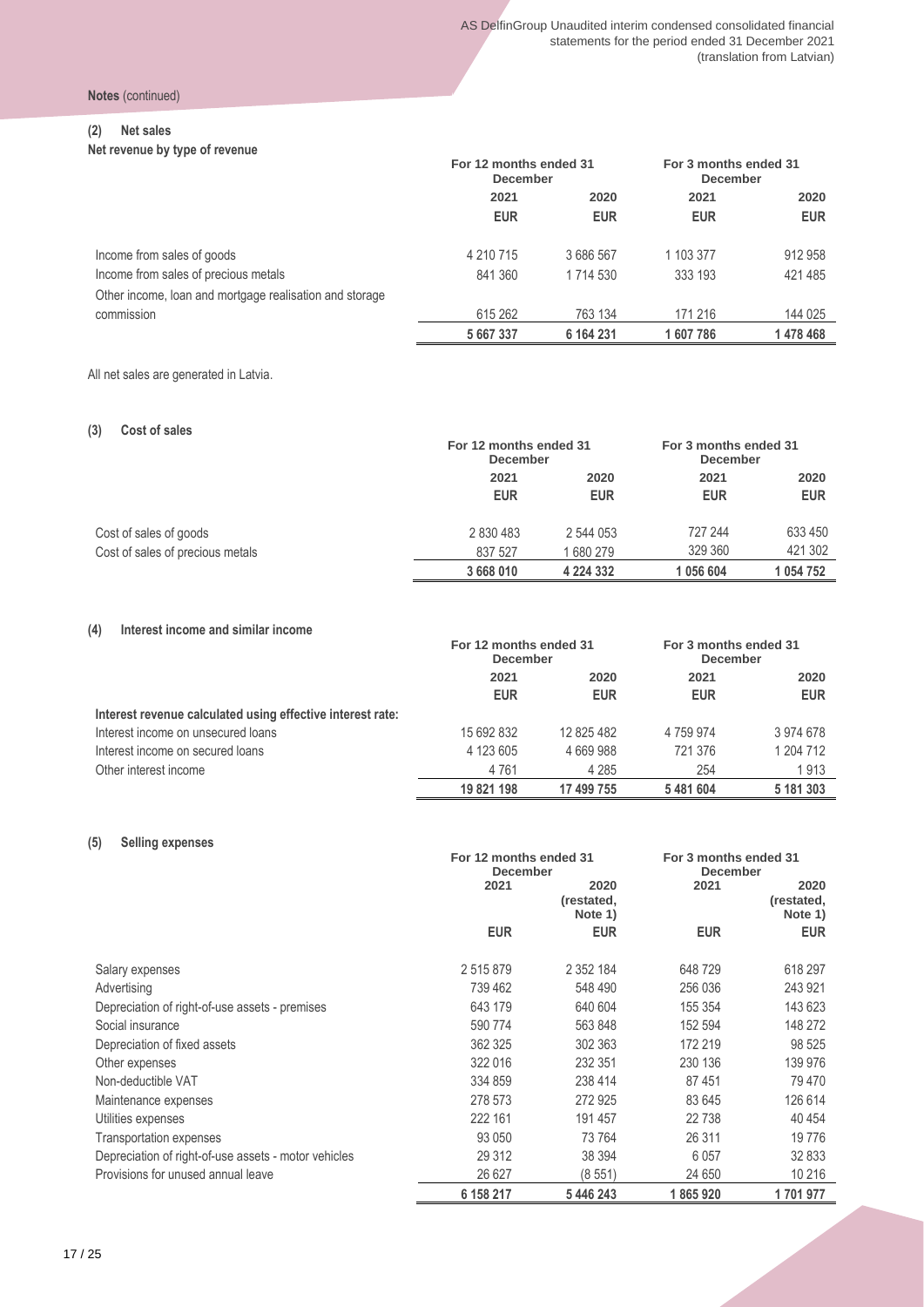#### **Notes** (continued)

#### **(6) Administrative expenses**

|                                                      | For 12 months ended 31<br><b>December</b> |            | For 3 months ended 31<br><b>December</b> |                               |  |
|------------------------------------------------------|-------------------------------------------|------------|------------------------------------------|-------------------------------|--|
|                                                      | 2021<br>2020<br>(restated,<br>Note 1)     |            | 2021                                     | 2020<br>(restated,<br>Note 1) |  |
|                                                      | <b>EUR</b>                                | <b>EUR</b> | <b>EUR</b>                               | <b>EUR</b>                    |  |
| Salary expenses                                      | 2 3 1 5 0 3                               | 1887638    | 486 026                                  | 375 879                       |  |
| Social insurance                                     | 531 106                                   | 447 465    | 101 806                                  | 90 0 25                       |  |
| <b>Bank commission</b>                               | 463 168                                   | 440 993    | 92 702                                   | 103 629                       |  |
| Communication expenses                               | 338716                                    | 106 961    | 269 828                                  | 43 519                        |  |
| State fees and duties, licence expenses              | 148 616                                   | 52 013     | 37 625                                   | 10 131                        |  |
| Other administrative expenses                        | 116 935                                   | 127 098    | 407                                      | (2046)                        |  |
| Legal advice                                         | 114 556                                   | 75826      | 63 013                                   | 45 384                        |  |
| Depreciation of right-of-use assets - premises       | 93 914                                    | 75412      | 23 4 78                                  | 34 205                        |  |
| Audit expenses*                                      | 57 250                                    | 37 903     | 37 698                                   | 37 903                        |  |
| Provisions for unused annual leave                   | 27 517                                    | 1 3 2 1    | 12 271                                   | 23 29 2                       |  |
| Depreciation of right-of-use assets - motor vehicles | 9527                                      | 8 3 9 6    | 2 3 8 2                                  | 3703                          |  |
|                                                      | 4 212 808                                 | 3 261 026  | 1 127 236                                | 765 624                       |  |

\* During the reporting year the Company has not received any other services from the auditors.

#### **(7) Corporate income tax for the reporting year**

|                                                                                                                 |                    | For 12 months ended 31<br><b>December</b> |                    | For 3 months ended 31<br><b>December</b> |
|-----------------------------------------------------------------------------------------------------------------|--------------------|-------------------------------------------|--------------------|------------------------------------------|
|                                                                                                                 | 2021<br><b>EUR</b> | 2020<br><b>EUR</b>                        | 2021<br><b>EUR</b> | 2020<br><b>EUR</b>                       |
| Corporate income tax charge for the current year                                                                | 979 191            | 754 536                                   | 155 091            | 259 237                                  |
| الملائمة والمواجب ويتمشيهم وطلائم شبيه الراوية والمواطن زالي وطلا واشتره الموجود وموادي والمتموم وتراويه وتطارح | 979 191            | 754 536                                   | 155 091            | 259 237                                  |

This tax is mainly concerned with the dividends paid out of the previous year's profits.

#### **(8) Intangible assets**

|                            | Patents, trademarks and similar | Other intangible | <b>Advances</b> | Goodwill   | Total      |
|----------------------------|---------------------------------|------------------|-----------------|------------|------------|
|                            | rights                          | assets           | on              |            |            |
|                            |                                 | (restated)       | intangible      |            |            |
|                            |                                 |                  | assets          |            |            |
|                            | <b>EUR</b>                      | <b>EUR</b>       | <b>EUR</b>      | <b>EUR</b> | <b>EUR</b> |
| Cost                       |                                 |                  |                 |            |            |
| 31.12.2019.                | 354 773                         | 60 822           | 6748            | 127 616    | 549 959    |
| Additions                  | 1 3 8 7                         | 270 558          |                 |            | 271 945    |
| <b>Transfers</b>           |                                 | 6748             | (6748)          |            |            |
| Disposals                  | (35)                            | (35 164)         |                 |            | (35 199)   |
| 31.12.2020.                | 356 125                         | 302 964          |                 | 127 616    | 786 705    |
| Additions                  |                                 | 270 880          | 18 8 34         |            | 289 714    |
| Disposals                  | (14676)                         |                  |                 |            | (14676)    |
| 31.12.2021.                | 341 449                         | 573 844          | 18 834          | 127 616    | 1 061 743  |
| <b>Amortisation</b>        |                                 |                  |                 |            |            |
| 31.12.2019.                | 170 572                         | 25 089           |                 |            | 195 661    |
| Charge for 2020            | 61 331                          | 46 061           |                 |            | 107 392    |
| Disposals                  | (35)                            | (24509)          |                 |            | (24544)    |
| 31.12.2020.                | 231 868                         | 46 641           |                 |            | 278 509    |
| Charge for 2021            | 60 221                          | 99 717           |                 |            | 159 938    |
| Disposals                  | (14676)                         |                  |                 |            | (14676)    |
| 31.12.2021.                | 277 413                         | 146 358          | ٠               | ٠          | 423 771    |
| Net book value 31.12.2021. | 64 036                          | 427 486          | 18834           | 127 616    | 637 972    |
| Net book value 31.12.2020. | 124 257                         | 256 323          |                 | 127 616    | 508 196    |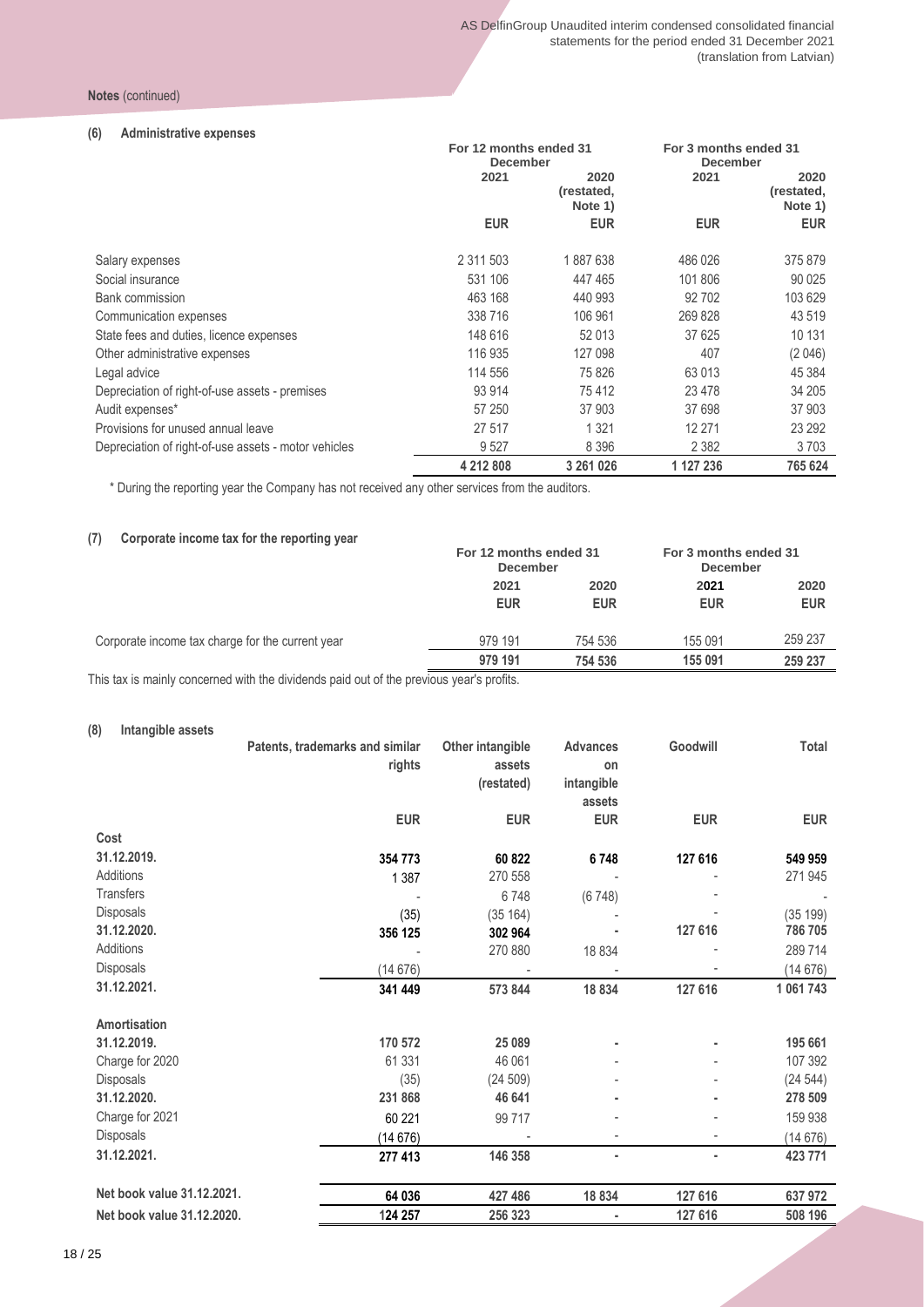#### **(9) Loans to shareholders and management**

|                                                                                                                                                                                        | <b>Loans to members</b><br><b>EUR</b>                                                                      |
|----------------------------------------------------------------------------------------------------------------------------------------------------------------------------------------|------------------------------------------------------------------------------------------------------------|
| 31.12.2019<br>Loans issued<br>Loans repaid<br>Interest of loans<br>Interest repaid<br>31.12.2020<br>Loans issued<br>Loans repaid<br>Interest of loans<br>Interest repaid<br>31.12.2021 | 1 022 423<br>438 669<br>(1036932)<br>56 450<br>(6126)<br>474 484<br>92 850<br>(375453)<br>6865<br>(198746) |
| Net book value as at 31.12.2021<br>Net book value as at 31.12.2020                                                                                                                     | 474 484                                                                                                    |

Interest on borrowing is in the range of 3.01% - 4% per annum. The loan maturity - 31 December 2025 (including the loan principal amount and accrued interest). Loans are denominated in euros. Loans were repaid early.

|                                      | <b>Currency</b> | Year<br>of issue | Interest<br>rate | <b>Maturity</b> | 31 December<br>2021      | 31 December<br>2020 |
|--------------------------------------|-----------------|------------------|------------------|-----------------|--------------------------|---------------------|
| AE Consulting SIA                    | <b>EUR</b>      | 2019             | $4\%$            | 2023            |                          | 381 796             |
|                                      |                 |                  |                  |                 | $\overline{\phantom{a}}$ |                     |
| L24 Finance SIA                      | <b>EUR</b>      | 2016             | 3.01%            | 2025            | $\overline{\phantom{a}}$ | 83 688              |
| EA investments AS                    | <b>EUR</b>      | 2020             | 4%               | 2025            | $\overline{\phantom{a}}$ | 9 0 0 0             |
| Loans to shareholders and management |                 |                  |                  |                 | ۰                        | 474 484             |

#### **(10) Loans and receivables**

**a) Loans and receivables by loan type**

|                                                    | Group            | Group            |
|----------------------------------------------------|------------------|------------------|
|                                                    | 31 December 2021 | 31 December 2020 |
|                                                    | <b>EUR</b>       | <b>EUR</b>       |
| Debtors for loans issued against pledge            |                  |                  |
| Long-term debtors for loans issued against pledge  | 95 058           | 85 4 92          |
| Short-term debtors for loans issued against pledge | 3 112 513        | 2 945 052        |
| Interest accrued for loans issued against pledge   | 164 698          | 139 425          |
| Debtors for loans issued against pledge, total     | 3 372 269        | 3 169 969        |
| Debtors for loans issued without pledge            |                  |                  |
| Long-term debtors for loans issued without pledge  | 28 474 373       | 17 626 266       |
| Short-term debtors for loans issued without pledge | 13 078 084       | 16 025 664       |
| Interest accrued for loans issued without pledge   | 1 195 863        | 1470419          |
| Debtors for loans issued without pledge, total     | 42 748 313       | 35 122 349       |
| Loans and receivables before allowance, total      | 46 120 582       | 38 292 318       |
|                                                    |                  |                  |
| ECL allowance on loans to customers                | (3 158 832)      | (3618464)        |
| Loans and receivables                              | 42 961 750       | 34 673 854       |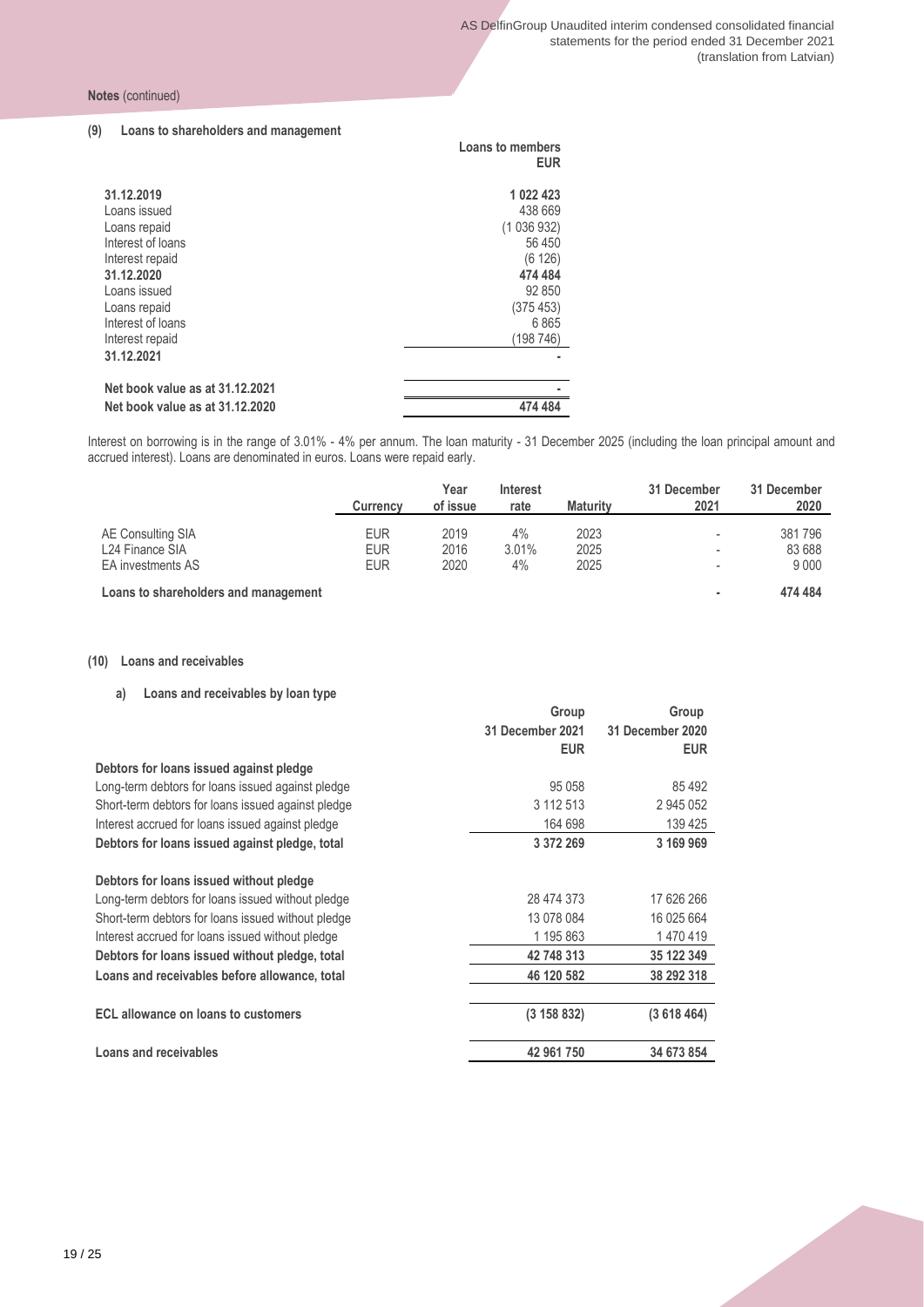#### **(10) Loans and receivables** (continued)

**Loans and receivables by loan type** (continued)

All loans are issued in euros. Long-term receivables for the loans issued do not exceed 7 years.

Parent company signed a contract with a third party for the receivable amounts regular cession to assign debtors for loans issued which are outstanding for more than 90 days. Losses from these transactions were recognised in the current period.

The claims in the amount of EUR 3 372 269 (31.12.2020: EUR 3 169 969) are secured by the value of the collateral. Claims against debtors for loans issued against pledge are secured by pledges, whose fair value is higher than the carrying value, therefore provisions for secured overdue loans are not made.

#### **b) Allowance for impairment of loans to customers at amortised cost**

An analysis of changes in the gross carrying value for loans issued and corresponding ECL in relation to corporate lending during the year ended 31 December 2021 is as follows:

| Group                                             | Stage 1     | Stage 2   | Stage 3       | <b>POCI</b>              | <b>Total</b>  |
|---------------------------------------------------|-------------|-----------|---------------|--------------------------|---------------|
| Gross carrying value as at 1 January 2021         | 34 973 852  | 1 056 260 | 2 2 2 6 0 1 2 | 36 195                   | 38 292 318    |
| New assets originated or purchased                | 52 537 591  |           |               | ٠                        | 52 537 591    |
| Assets settled or partly settled                  | (36926551)  | (890 252) | (4340287)     |                          | (42 157 090)  |
| Assets written off                                | (162 805)   | (1127626) | (1432283)     | (36195)                  | (2758909)     |
| Effect of interest accruals                       | 80 394      | 86 4 29   | 39 847        |                          | 206 670       |
| Transfers to Stage 1                              | 371814      | (197814)  | (174000)      |                          |               |
| Transfers to Stage 2                              | (2724457)   | 2817216   | (92759)       |                          |               |
| Transfers to Stage 3                              | (5 097 434) | (70 504)  | 5 167 938     |                          |               |
| At 31 December 2021                               | 43 052 404  | 1673709   | 1 394 468     | ٠                        | 46 120 582    |
|                                                   |             |           |               |                          |               |
| Group                                             | Stage 1     | Stage 2   | Stage 3       | <b>POCI</b>              | Total         |
| ECL as at 1 January 2021                          | 1894 525    | 369 159   | 1 354 780     |                          | 3 618 464     |
| New assets originated or purchased                | 2 081 031   |           |               | ٠                        | 2 081 031     |
| Assets settled or partly settled                  | (1429535)   | (274 762) | (2 560 567)   | $\overline{\phantom{0}}$ | (4264864)     |
| Assets written off                                | (8942)      | (182955)  | (745698)      |                          | (937 595)     |
| Effect of interest accruals                       | 8 3 8 7     | 49 325    | 39 905        |                          | 97 617        |
| Transfers to Stage 1                              | 160 432     | (55 583)  | (104 849)     |                          |               |
| Transfers to Stage 2                              | (161 470)   | 216 167   | (54697)       |                          |               |
| Transfers to Stage 3                              | (272 394)   | (19394)   | 291788        |                          |               |
| Impact on period end ECL due to transfers between |             |           |               |                          |               |
| stages and due to changes in inputs used for ECL  |             |           |               |                          |               |
| calculations                                      | (508 507)   | 523 109   | 2 549 578     |                          | 2 5 6 4 1 8 0 |
| At 31 December 2021                               | 1763 527    | 625 066   | 770 240       | ٠                        | 3 158 832     |

**c) Age analysis of claims against debtors for loans issued:**

|                                               | Group            | Group            |  |
|-----------------------------------------------|------------------|------------------|--|
|                                               | 31 December 2021 | 31 December 2020 |  |
|                                               | <b>EUR</b>       | <b>EUR</b>       |  |
| Receivables not yet due                       | 39 713 633       | 32 473 188       |  |
| Outstanding 1-30 days                         | 3 338 771        | 2 508 354        |  |
| Outstanding 31-90 days                        | 1673709          | 1 056 261        |  |
| Outstanding 91-180 days                       | 315 061          | 989 467          |  |
| Outstanding for 181-360 days                  | 361 973          | 428 390          |  |
| Outstanding for more than 360 days            | 717435           | 836 658          |  |
| Total claims against debtors for loans issued | 46 120 582       | 38 292 318       |  |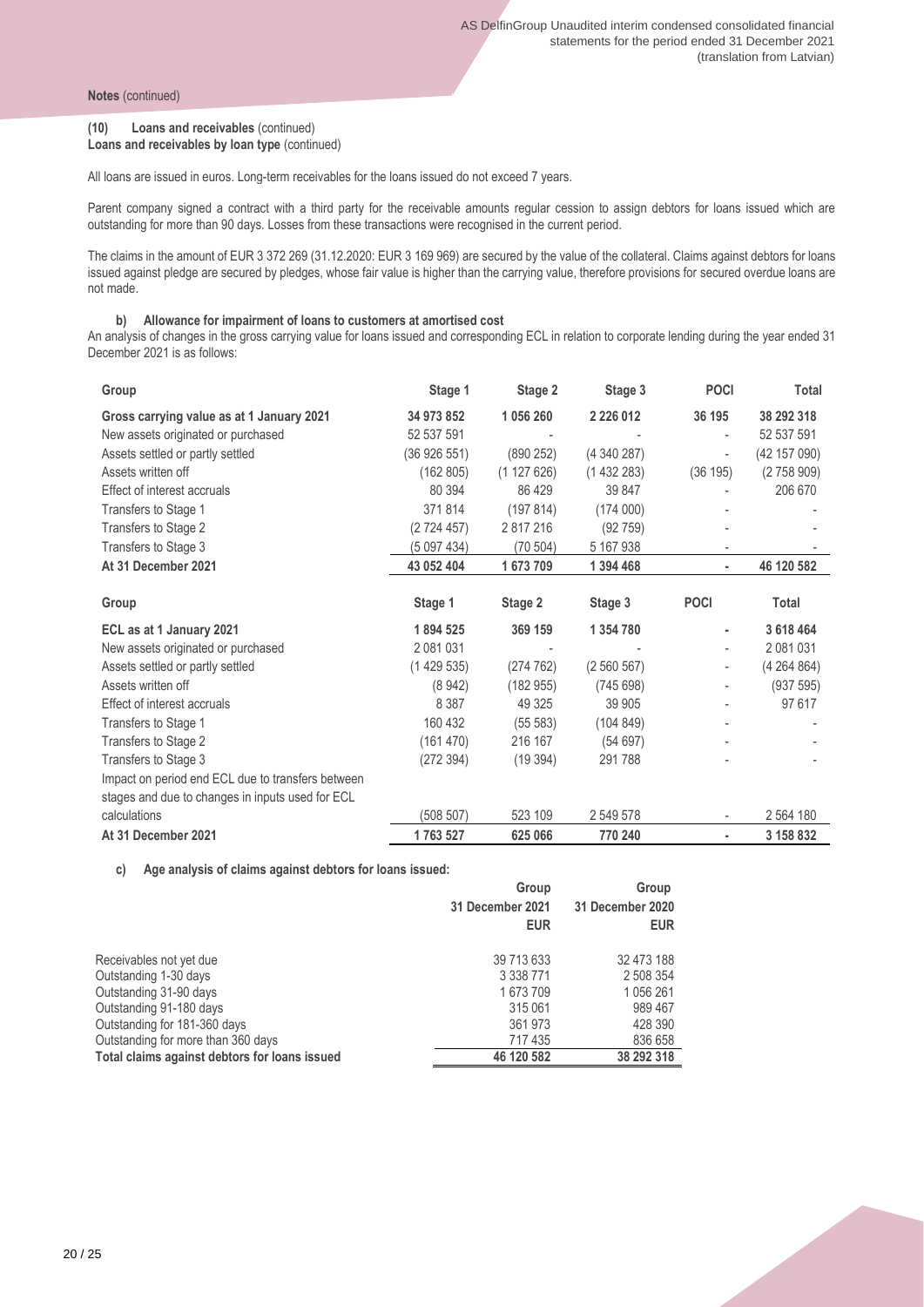**Notes** (continued)

#### **(10) Loans and receivables** (continued)

**d) Age analysis of provision for bad and doubtful trade debtors:**

|                                                    | Group            | Group<br>31 December 2020 |  |
|----------------------------------------------------|------------------|---------------------------|--|
|                                                    | 31 December 2021 |                           |  |
|                                                    | <b>EUR</b>       | <b>EUR</b>                |  |
| For trade debtors not yet due                      | 1 271 700        | 1769822                   |  |
| Outstanding 1-30 days                              | 437 588          | 123 306                   |  |
| Outstanding 31-90 days                             | 625 066          | 369 159                   |  |
| Outstanding 91-180 days                            | 150 816          | 554 341                   |  |
| Outstanding for 181-360 days                       | 193 681          | 244 996                   |  |
| Outstanding for more than 360 days                 | 479 981          | 556 840                   |  |
| Total provisions for bad and doubful trade debtors | 3 158 832        | 3 618 464                 |  |

Loan loss allowance has been defined based on collectively assessed impairment.

#### **(11) Share capital**

As at 31 December 2021, the Parent Company's share capital is EUR 4 531 959,40, which consists of 45 319 594 ordinary shares, each of them with a nominal value of EUR 0.10. All shares are fully paid.

#### **(12) Bonds issued**

|                                       | Group<br>31 December 2021<br><b>EUR</b> | Group<br>31 December 2020<br><b>EUR</b> |
|---------------------------------------|-----------------------------------------|-----------------------------------------|
| Bonds issued                          | 11 111 000                              | 8 481 000                               |
| Bonds commission                      | (285 838)                               | (39 283)                                |
| Total long-term part of bonds issued  | 10 825 162                              | 8 441 717                               |
| Bonds issued                          |                                         | 5 000 000                               |
| Bonds commission                      |                                         | (1232)                                  |
| Interest accrued                      | 13 003                                  | 23 8 84                                 |
| Total short-term part of bonds issued | 13 003                                  | 5 022 652                               |
| <b>Bonds issued, total</b>            | 11 111 000                              | 13 481 000                              |
| Interest accrued, total               | 13 003                                  | 23 8 84                                 |
| <b>Bonds commission, total</b>        | (285 838)                               | (40 515)                                |
| <b>Bonds issued net</b>               | 10 838 165                              | 13 464 369                              |

As of 31 December 2021, the Parent company of the Group has outstanding bonds (ISIN LV0000850048) in the amount of EUR 5 000 000, registered with the Latvia Central Depository and issued in a closed offer on 9 July 2021 on the following terms – amount of emissions 5 000, amount of emissions recorded with nominal value 1 000 euro per each bond, coupon rate – 9.75%, coupon is paid once a month on the 25th date. The principal amount (EUR 1 000 per each bond) is to be repaid by 25 August 2023. The bonds are not secured.

On 26 November 2021 the Parent company of the Group has started a closed bond offering (ISIN LV0000802536) in the amount of EUR 10 000 000. The offering has been registered with the Latvia Central Depository on the following terms – amount of emissions 10 000, amount of emissions recorded with nominal value 1 000 euro per each bond, coupon rate – 8.00%, coupon is paid once a month on the 25th date. New bonds are issued periodically taking into account the need for financing. As of 31 December 2021 bonds in total of EUR 6 111 000 have been isued. The principal amount (EUR 1 000 per each bond) is to be repaid by 25 Nobember 2023. The bonds are not secured.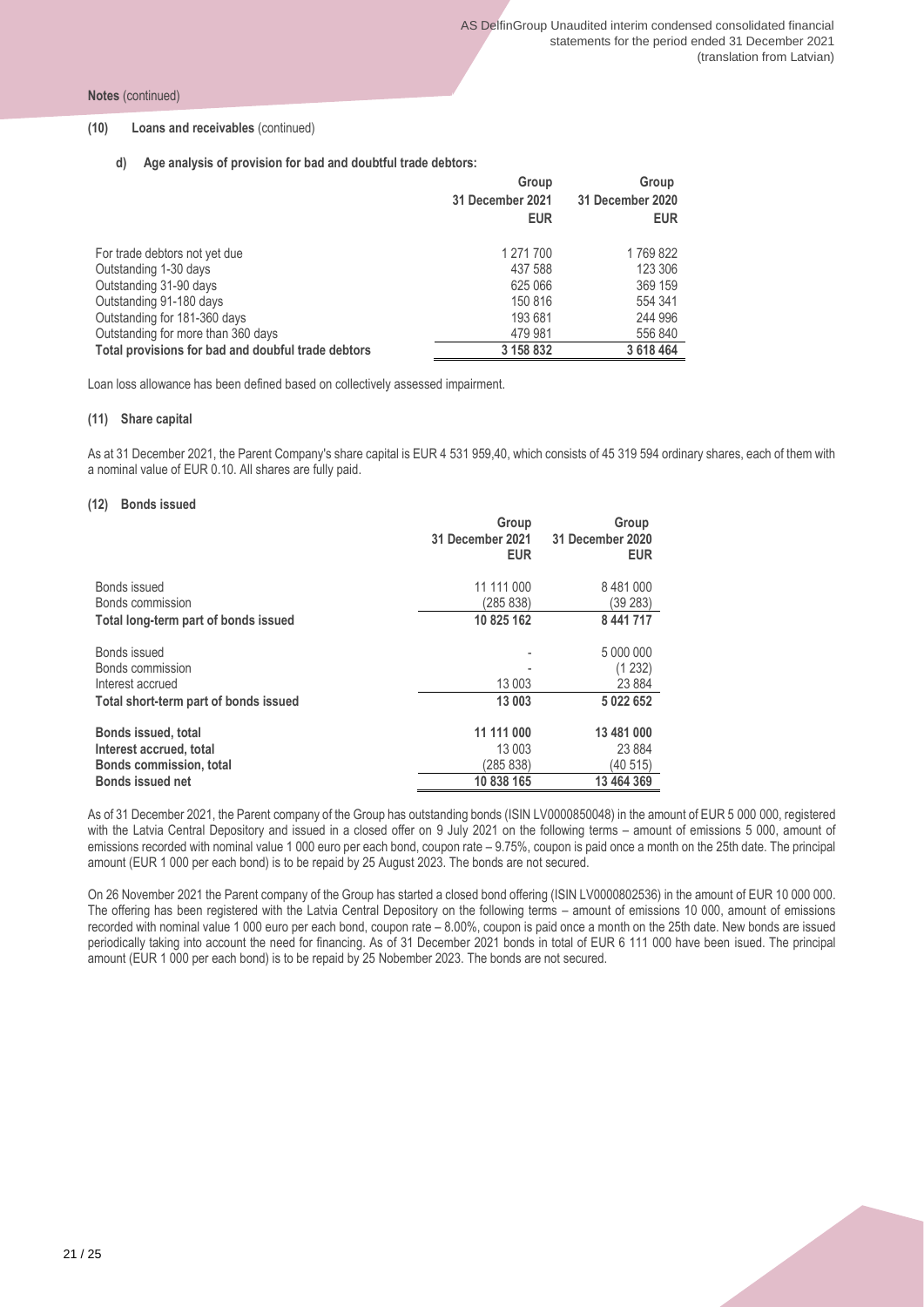#### **Notes** (continued)

#### **(13) Other borrowings**

| Group<br>31 December 2021<br><b>EUR</b> | Group<br>31 December 2020<br><b>EUR</b> |
|-----------------------------------------|-----------------------------------------|
| 8 0 8 6 4 6 8                           | 6816925                                 |
| 8 0 8 6 4 6 8                           | 6816925                                 |
| 10 487 168                              | 10 869 932                              |
| 10 487 168                              | 10 869 932                              |
| 18 573 636                              | 17 686 857                              |
|                                         |                                         |

The remaining amount on other borrowings is represented by loans received from a crowdfunding platform SIA *Mintos Finance*, a company registered in the European Union. The weighted average annual interest rate as of 31 December 2021 is 8.3%. According to the loan agreement with SIA *Mintos finance* the loan matures according to the particular loan agreement terms concluded by the Company with its customers.

The Group has registered a commercial pledge by pledging its property and receivables, with a maximum claim amount of EUR 25 million as collateral in favour of SIA *Mintos Finance*.

#### **(14) Related party transactions**

Unaudited interim condensed consolidated financial statements only show those related parties with whom there have been transactions during the reporting period or during the comparative period. All transactions with related parties are carried out in accordance with general market conditions.

|                                                               | Transactions<br>in 2021 | Transactions<br>in 2020 |
|---------------------------------------------------------------|-------------------------|-------------------------|
|                                                               | <b>EUR</b>              | <b>EUR</b>              |
| Group's transactions with:                                    |                         |                         |
| Owners of the parent company                                  |                         |                         |
| Interest received                                             |                         |                         |
| AE Consulting SIA                                             | 9 0 9 0                 | 26 804                  |
| L24 Finance SIA                                               | 775                     | 1575                    |
| EC finance SIA                                                |                         | 11                      |
| Services received                                             |                         |                         |
| AE Consulting SIA                                             |                         | (1698)                  |
| Services delivered                                            |                         |                         |
| AE Consulting SIA                                             | 75                      | 2965                    |
| L24 Finance SIA                                               |                         | 360                     |
| EC finance SIA                                                |                         | 300                     |
| Goods sold                                                    |                         |                         |
| AE Consulting SIA                                             | 59                      | 1 0 9 0                 |
| Board members                                                 | 1702                    | 992                     |
| Investment in shares                                          |                         |                         |
| L24 Finance SIA                                               |                         | (1921)                  |
| Companies and individuals under common control or significant |                         |                         |
| influence                                                     |                         |                         |
| Interest paid                                                 |                         |                         |
| Board members                                                 |                         | (1598)                  |
| Services delivered                                            |                         |                         |
| <b>EA</b> investments AS                                      | 153                     | 300                     |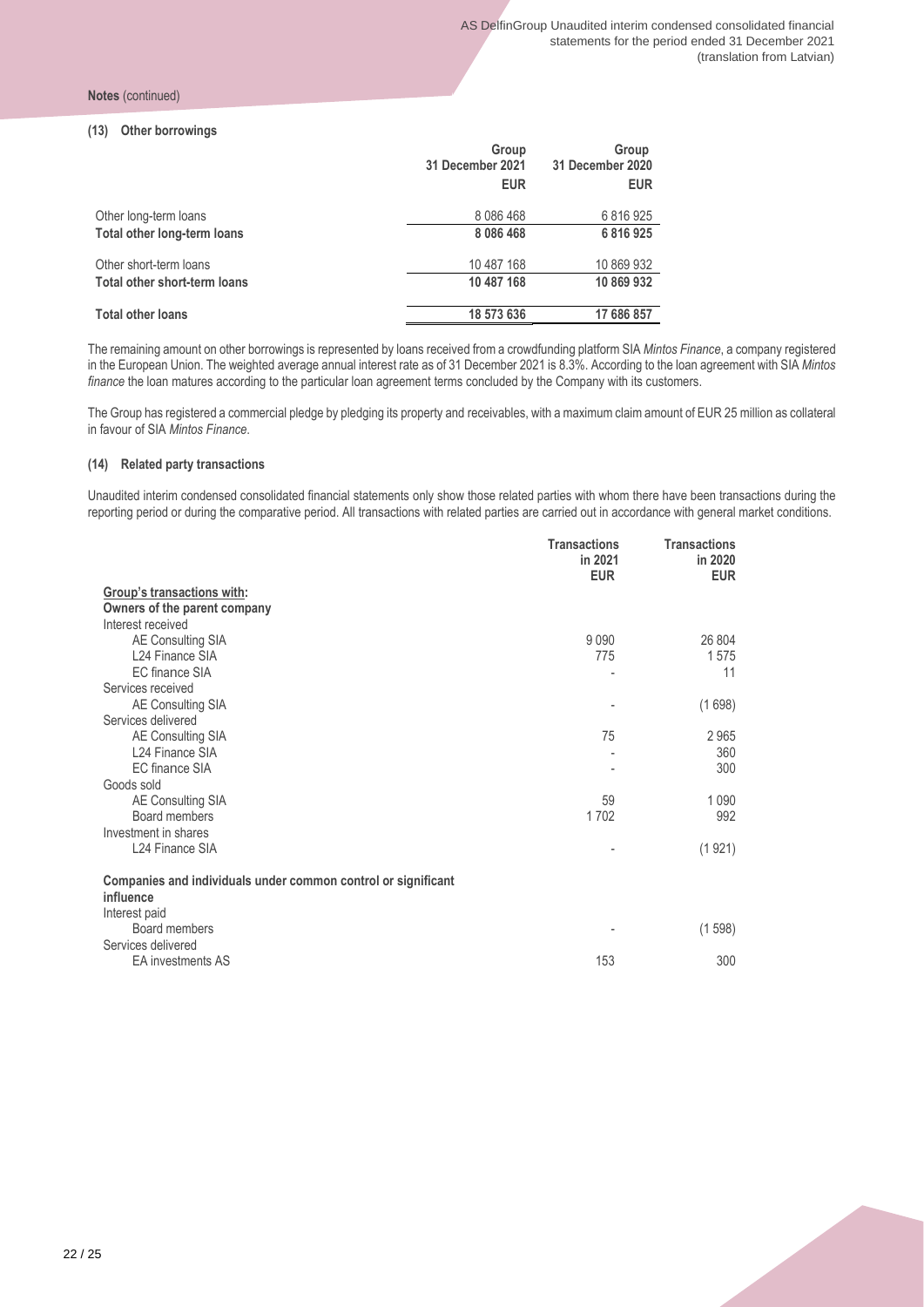**Notes** (continued)

#### **(14) Related party transactions** (continued)

|                                    | Transactions<br>in 2021 | Transactions<br>in 2020 |
|------------------------------------|-------------------------|-------------------------|
|                                    | <b>EUR</b>              | <b>EUR</b>              |
| Other related companies            |                         |                         |
| Interest received                  |                         |                         |
| Banknote commercial properties SIA |                         | 1661                    |
| EuroLombard Ltd                    |                         | 1570                    |
| Services received                  |                         |                         |
| Banknote commercial properties SIA |                         | (15 569)                |
| Services delivered                 |                         |                         |
| Banknote commercial properties SIA |                         | 938                     |
| EL Capital, SIA                    | 6 5 2 7                 | 447                     |
| EuroLombard Ltd.                   | 1545                    | 6 1 3 9                 |
| OBDO Gin, SIA                      |                         | 8418                    |
| <b>KALPAKS, SIA</b>                |                         | 321                     |
| Goods received                     |                         |                         |
| OBDO Gin, SIA                      |                         | (43)                    |
| Fixed assets sold                  |                         |                         |
| OBDO Gin, SIA                      |                         | 160                     |
|                                    |                         |                         |

#### **Loan debts to shareholders and management**

|                                                           | Group<br>31 December<br>2021<br><b>EUR</b> | Group<br>31 December<br>2020<br><b>EUR</b> |
|-----------------------------------------------------------|--------------------------------------------|--------------------------------------------|
| AE Consulting SIA<br>L24 Finance SIA<br>EA investments AS | ٠<br>٠                                     | 381796<br>83 688<br>9 0 0 0                |
|                                                           |                                            | 474 484                                    |

#### **(15) Segment information**

For management purposes, the Company is organised into three operating segments based on products and services as follows:

Pawn loan segment Handling pawn loan issuance, sale of pawn shop items in the branches and online.

Consumer loan segment Handling consumer loans to customers, debt collection activities and loan cessions to external debt collection companies.

Other operations segment Providing loans for real estate development, general administrative services to the companies of the Group, transactions with related parties. Loans for real estate development are no longer issued and are fully recovered.

Management monitors the operating results of its business units separately for the purpose of making decisions about resource allocation and performance assessment. Segment performance, as explained in the table below, is measured differently from profit or loss in the consolidated financial statements. Income taxes are managed on a group basis and are not allocated to operating segments. For the costs, for which direct allocation to a particular segment is not attributable, the judgement of the management is used to allocate general costs by segments, based on the following cost allocation drivers – loan issuance, segment income, segment employee count, segment employee costs, the amount of segment assets.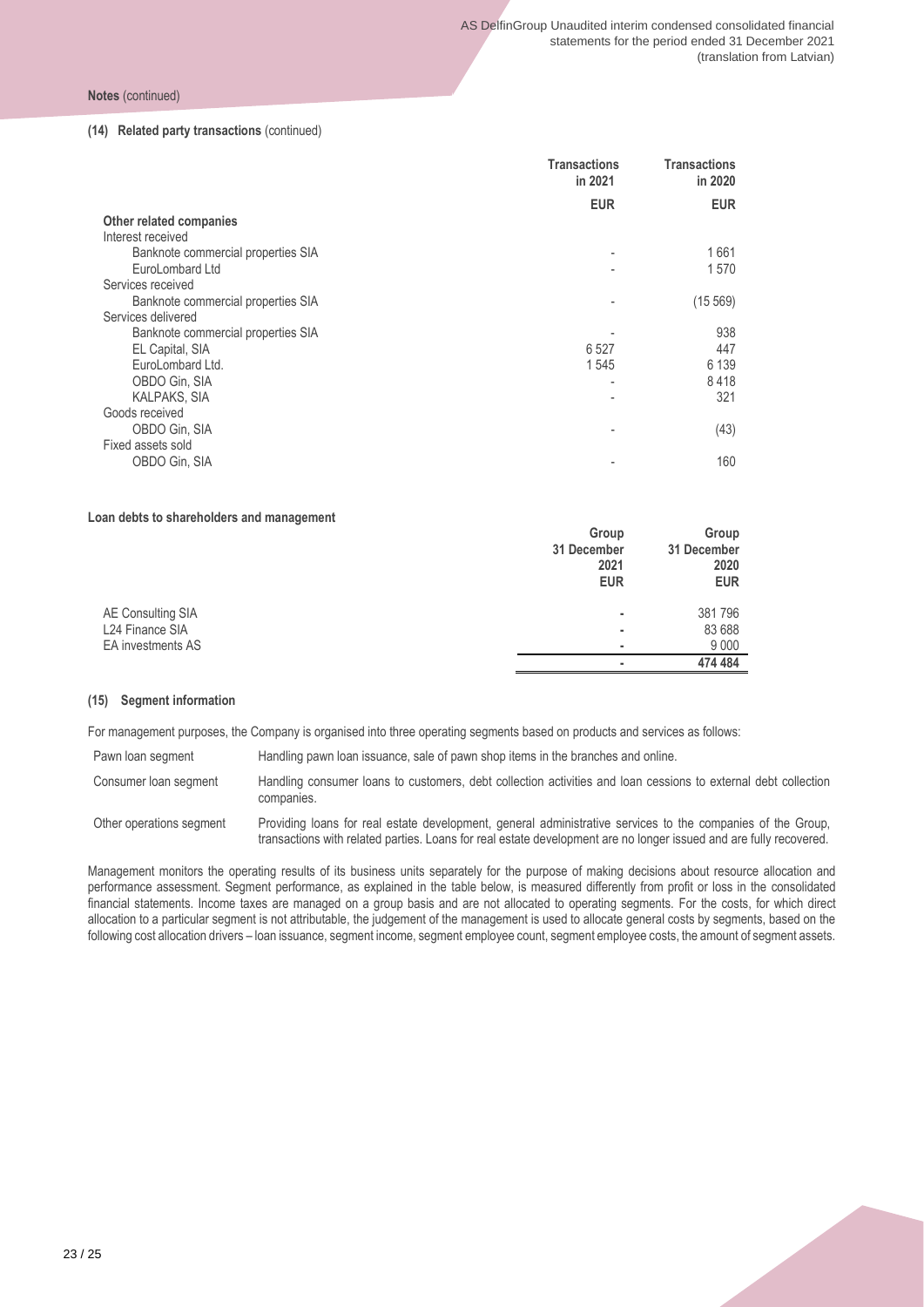#### **(15) Segment information (continued)**

The following table presents income and profit and certain asset and liability information regarding the Group's operating segments. Based on the nature of the services, the Group's operations can be divided as follows:

| <b>EUR</b>                                                                                                                                      | Pawn loans          |                               | <b>Consumer loans</b>  |                               |           | <b>Other activities</b>       |                        | <b>Total</b>                  |  |
|-------------------------------------------------------------------------------------------------------------------------------------------------|---------------------|-------------------------------|------------------------|-------------------------------|-----------|-------------------------------|------------------------|-------------------------------|--|
|                                                                                                                                                 | 2021                | 2020<br>(restated,<br>Note 1) | 2021                   | 2020<br>(restated,<br>Note 1) | 2021      | 2020<br>(restated,<br>Note 1) | 2021                   | 2020<br>(restated,<br>Note 1) |  |
| Assets<br>Liabilities of                                                                                                                        | 8 509 255           | 8 401 792                     | 43 555 285             | 32 544 339                    |           | 5 215 261                     | 52 064 540             | 46 161 392                    |  |
| the segment                                                                                                                                     | 7 088 327           | 7 984 453                     | 27 598 892             | 24 584 009                    |           | 4 139 221                     | 34 687 219             | 36 707 683                    |  |
| Income<br>Net                                                                                                                                   | 9795703             | 10 838 504                    | 15 623 398             | 12 383 072                    | 69 4 34   | 442 410                       | 25 488 535             | 23 663 986                    |  |
| performance of<br>the segment<br>Financial                                                                                                      | 1 164 725           | 2 146 818                     | 7743255                | 5 575 413                     | 149 913   | 678 497                       | 9 057 893              | 8 400 728                     |  |
| (expenses)<br>Profit/(loss)                                                                                                                     | (621709)            | (612 298)                     | (3 220 377)            | (2529 158)                    | (12783)   | (405 019)                     | (3854869)              | (3546475)                     |  |
| before taxes<br>Corporate                                                                                                                       | 543 016             | 1 534 520                     | 4 522 878              | 3 046 256                     | 137 130   | 273 477                       | 5 203 024              | 4 8 5 4 2 5 3                 |  |
| income tax                                                                                                                                      | (102 194)           | (238523)                      | (851190)               | (473504)                      | (25 807)  | (42509)                       | (979191)               | (754 536)                     |  |
| Other<br>information<br><b>Fixed assets</b><br>and intangible<br>assets (NBV)<br>Depreciation<br>and<br>amortisation<br>during the<br>reporting | 2816042<br>(767989) | 2 888 720<br>(704654)         | 1 357 691<br>(370 268) | 983 211<br>(239837)           |           | 360 883<br>(88031)            | 4 173 733<br>(1138257) | 4 232 814<br>(1032522)        |  |
| period                                                                                                                                          |                     |                               |                        |                               |           |                               |                        |                               |  |
| Loans issued                                                                                                                                    | 15 528 104          | 18 230 191                    | 37 009 487             | 29 894 481                    |           | 26 000                        | 52 537 591             | 48 150 672                    |  |
| Loans received                                                                                                                                  | 15 875 167          | 18 008 376                    | 19 812 199             | 20 819 042                    | 4 806 601 | 2850292                       | 40 493 967             | 41 677 710                    |  |

#### **(16) Guarantees issued, pledges**

The Group has registered a commercial pledge by pledging its property and receivables, with the maximum claim amount of EUR 25 million as collateral in favor of SIA *Mintos Finance*. As of 31 December 2021, the amount of secured liabilities constitutes EUR 18 573 636 for AS *Mintos Finance*. As of 31 December 2020 the maximum claim amount was EUR 40.5 million as collateral on the pari passu principle among bondholders of notes issues ISIN LV0000802213 (EUR 5 000 000) and ISIN LV0000802379 (EUR 5 000 000), and EUR 17 268 857 in favor of SIA *Mintos Finance*.

#### **(17) Subsequent events**

On August 2021 the Group started acquisition of AS *Moda Kapitāls* pawn shop business and has completed the acquisition at the beginning of February 2022. AS *Moda Kapitāls* owned the fourth largest pawn shop network in Latvia and the acquisition of the business will strengthen the leading position of the Group in the regions.

During the period from the last day of the reporting period to the date of signing these interim consolidated financial statements, no events have occurred, which would entail the necessity of making adjustments to these consolidated financial statements or that ought to be explained in these consolidated financial statements.